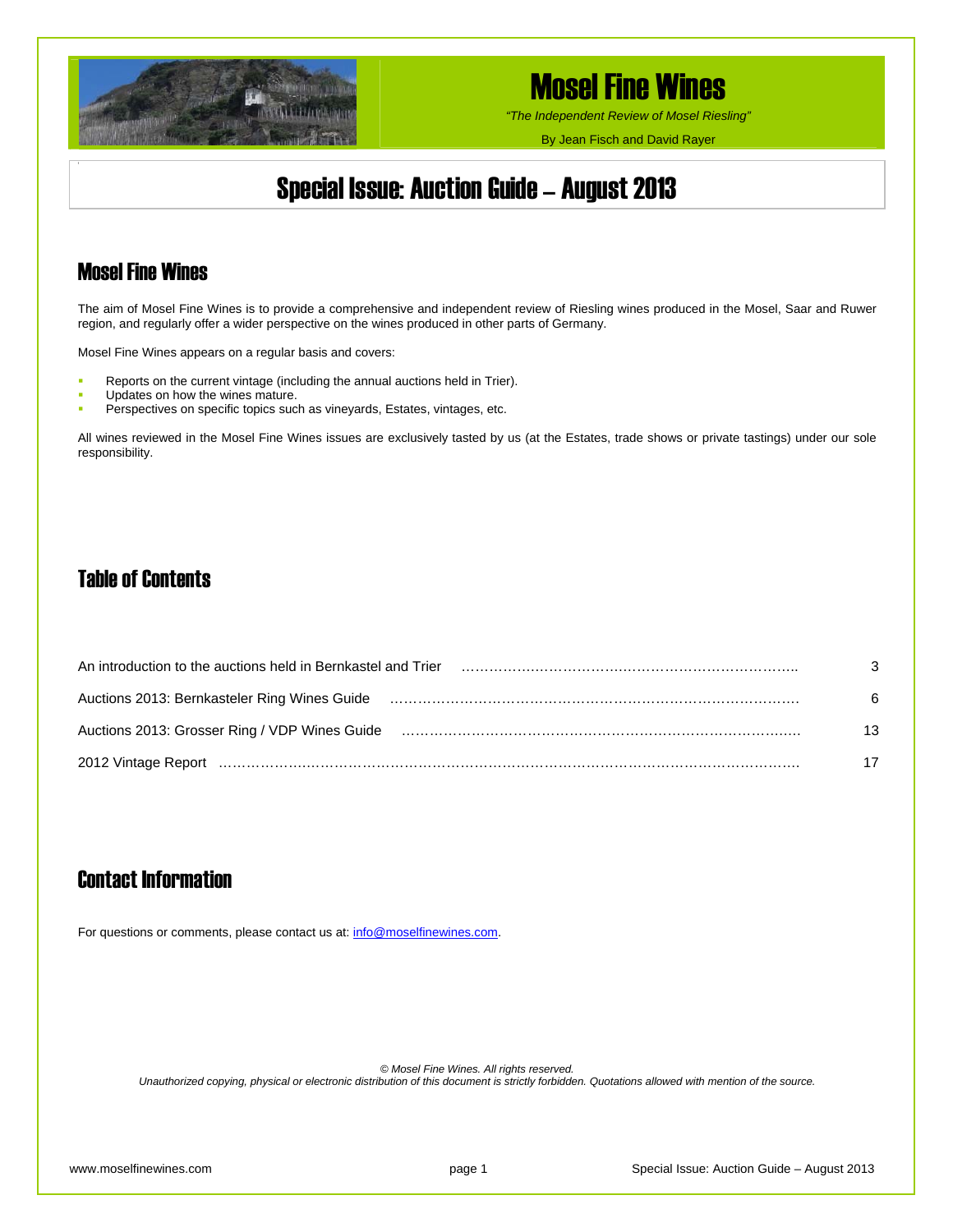

*"The Independent Review of Mosel Riesling"* 

By Jean Fisch and David Rayer

## **Principles**

### Drinking window

- The drinking window provided refers to the maturity period: Mosel Riesling has a long development cycle and can often be enjoyable for 20 years and more. Like great Bordeaux or Burgundy, the better Mosel Riesling generally goes through a muted phase before reaching its full maturity plateau. At the end of each tasting note, we provide a drinking window, which refers to our estimation of the maturity period for the wine. This maturity period consists of the 'fruit' and 'terroir' phases defined in our introduction on Maturing Mosel (which can be found [here\)](http://www.moselfinewines.com/MaturingMosel.htm).
- Without further reference, all wines are assumed to have in addition a drinking window of 1-3 years after the vintage: Top Mosel Riesling is also extremely enjoyable in its primary fruit phase, which typically lasts 1-3 years after the vintage. This primary fruit drinking window always applies and is therefore not referred to in each individual tasting note.

## Scoring Approach

The use of scores to evaluate a wine is often debated and has its advantages (communicating a perspective) and its disadvantages (in particular in reducing such a complex and fascinating matter as Riesling wine to a number). We believe that the advantages outweigh the drawbacks as long as a score is put in perspective of a tasting note and all our scores should be seen in that context.

We believe that Riesling is not about "more is better" but rather about seeking a combination of the following:

- Intrinsically complex and balanced: Great Riesling should be complex and multi-layered, and offer a perfect balance between acidity, flavor intensity and alcohol as well as sweetness for wines with some residual sugar.
- Expression of a terroir: Any wine should carry the signature of its unique terroir into the bottle. An Ürziger Würzgarten should not taste like a Scharzhofberger or vice-versa.
- True to its wine style: German Riesling has the incredible richness of coming in different styles, which vary in terms of degrees of residual sugar or in terms of flavor profile and intensity (i.e. Kabinett, Spätlese, Auslese, etc.). Great Riesling should glorify its declared style.

A great Kabinett, which remains true to its style, can therefore get a higher score than, say, an average Spätlese or Auslese.

We rely on a 100 point scale with the following overall principles:

| 95-100          | <b>Classic:</b> A true classic that sets the standards for its style and terroir. Only few wines make it into this "super-class" of<br>Riesling and no stone should be left unturned to find them. |
|-----------------|----------------------------------------------------------------------------------------------------------------------------------------------------------------------------------------------------|
| $90 - 94$       | <b>Outstanding:</b> Stands out as distinctive example of its style and terroir. It will offer immense pleasure and should be<br>actively looked out for.                                           |
| 85-89           | Good to very good: Is a good to very good wine with special qualities. It will be delicious and is worthy of any cellar,<br>especially if the price is right.                                      |
| 80-84           | <b>Solid to good:</b> Is technically correctly made and will be enjoyable in its simple solid way. Price is the key driver for<br>the decision to buy.                                             |
| <b>Below 80</b> | Not worth it: Does not show any distinction and may even have some flaws. Given the currently still quite reasonable<br>price level for Mosel Riesling, there is no reason to bother.              |

Riesling is an aromatic grape that rarely goes through malolactic fermentation. Therefore, bottling generally occurs six to nine months after the harvest, which allows us to generally taste bottled wines. Some wines may however not yet be bottled at the moment of our visit to Estates for our reports. In such an instance, we provide a tasting note based on a cask sample and only a score range (instead of a firm one).

### Nomenclature

Nomenclature: please note that we are using the following simplifying principles in any wine description:

- No Prädikat in the name of a wine means that it is bottled as QbA.
- GG stands for Grosses Gewächs and EG for Erstes Gewächs.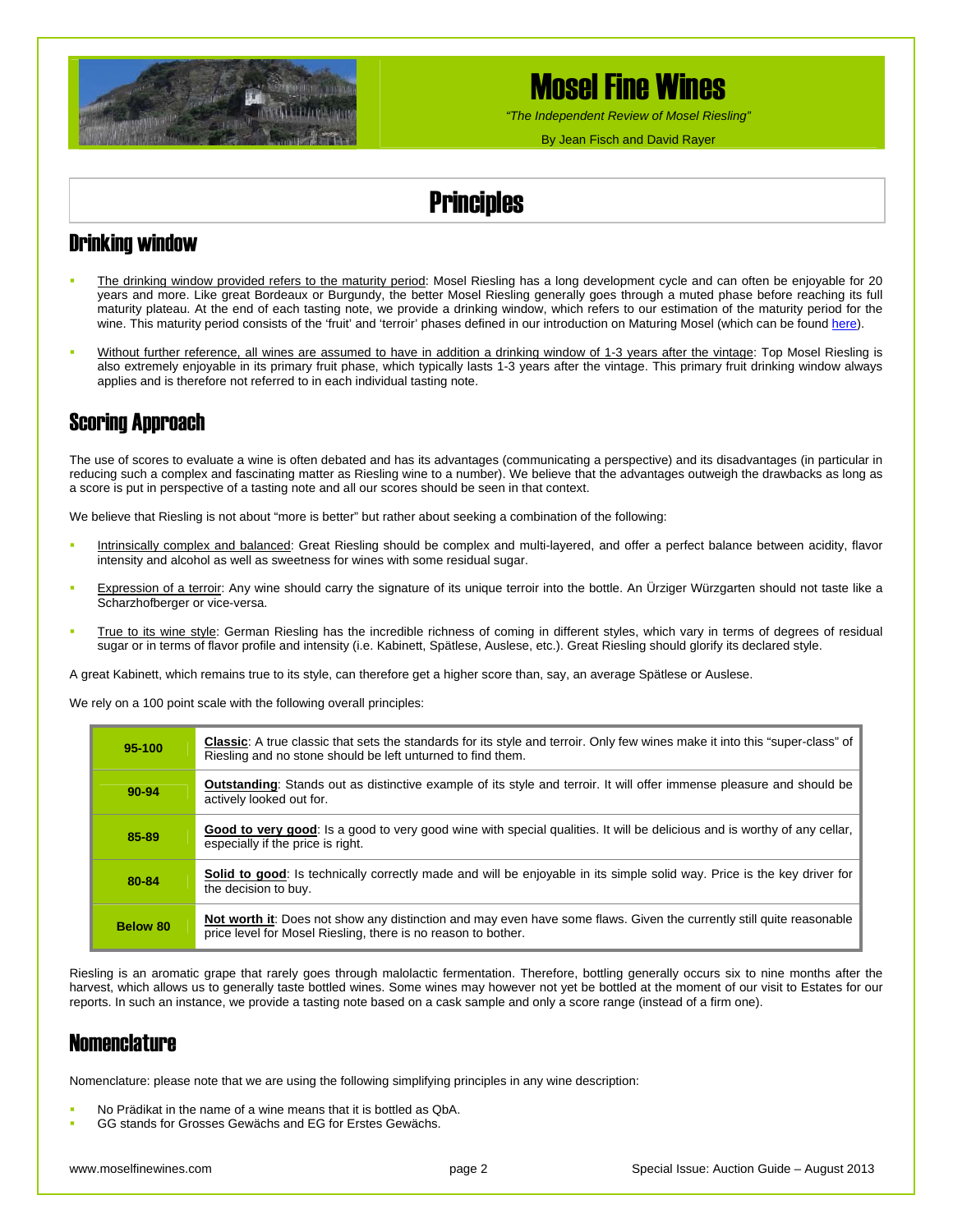

*"The Independent Review of Mosel Riesling"*

By Jean Fisch and David Rayer

## An introduction to the auctions held in Bernkastel and Trier

Every year, two winemaker associations in the Mosel, the Bernkasteler Ring and the Grosser Ring / VDP, each hold an auction at which the supposedly best casks of its members are auctioned off. These are always proposed in minute quantities.

We regularly get many questions about these auctions: What are these auctions? Which wines are being offered? Are they the same as those available in the shops? How can one participate? Etc.

We provide here some background information on these auctions including on their origins, how they work and what are the best buying strategies.

### How did these auctions come about?

*The auctions were set up at the turn of the 20th century by grower associations to secure the traceability of their wines*.

In order to understand the annual auctions, one needs to go back to the 19th century and have a look at how the wines were sold at the time. The wine trade in Germany was very much dominated by wealthy and powerful merchant houses. They went to the Estates, purchased wines in casks and had these transferred to their own cellars for bottling and delivery to their customers in Europe and worldwide. The demand for top German wines was immense, the prices very high and the inevitable happened: Some merchant houses could not resist the temptation and started to 'fiddle around' (blending wines, adding sweetening products, etc.). To address this problem, leading growers in different parts of the Mosel started to organize themselves into grower associations and committed themselves to some stringent practices to ensure the quality of their wines:

- Produce only *Naturrein* wines, i.e. wines without any addition of sugar (be it as sweetener or for chaptalization).
- Sell their wines only through the auctions organized by their grower association.
- Bottle the wines at the Estate with an original Estate cork to ensure the traceability of the product.

Commercial considerations most certainly also played a role in setting up these grower associations, be it only to improve their bargaining power with respect to the mighty merchants.

*For much of the first half of the 20th century, auctions were to be the standard approach for selling wines, with commissioners as middlemen*. Until the 1930s, all casks produced by a member of such a grower association were exclusively sold at auctions and this meant that such auctions were organized several times per year. Estates sold only full casks at auction. While this is not an issue for lesser wines, it proved more problematic for top casks of Auslese because the price and demand were often too much to handle for a single buyer. Here, 'commissioners' came into play as middlemen. They would buy the casks on behalf of several buyers and organize the orders between them. For instance, a famous cask of 1911er Ayler Kupp feinste Auslese auctioned off in the 1920s went to the Waldorf-Astoria Hotel in New York, another part to a prince in Sweden and the remainder to private English customers.

#### *With the development of direct sales, the auctions became an annual event dedicated to selling off selected high quality wines only*.

As of the 1930s, leading Estates started to market their wines directly and to use the auctions only to sell their finest casks. With time, the smaller quantities on offer led the grower associations to reduce the number of auctions to one per year. The fact that better casks were supposed to be sold off at the auction required makers to introduce some differentiations between casks sold directly (via merchants) and those sold via the auction. Consequently, a sticker with the year and location of the auction was added on all auction bottles to distinct them from regular ones (more on how to recognize auction bottles in the last part of this introduction).

#### *Two annual auctions take place today in the Mosel.*

Many grower associations were operating at the turn of the 20th century, each holding its own auctions. These were gradually to merge to leave only two such grower associations today:

- The Bernkasteler Ring: It was set up by five growers as *Vereinigung der Weingutsbesitzer der Mittelmosel* in 1899 and was holding its biannual auctions in the casino in Bernkastel. In 1978, it merged with the *Naturwein-Versteigerungsgesellschaft Trier* (another grower association set up in 1911) and subsequently took its current name. It is sometimes referred to as the *Kleiner Ring*, i.e. the 'Small Ring', in opposition to the Grosser Ring here below.
- The Grosser Ring / VDP: This grower association, originally called *Trierer Verein der Weingutsbesitzer Mosel-Saar-Ruwer*, was set up in 1908. It merged three grower associations (one in the Middle Mosel, one in the Saar and the association of catholic Estates in Trier). Given that it had 56 members at its inception, it was referred to as *Grosser Ring*.

Today, each of these two grower associations organizes one auction per year. The one of the Bernkasteler Ring takes place at Nell's Park hotel while the auction organized by the Grosser Ring / VDP usually took place at the Europahalle in Trier but will be held at the Robert Schuman Haus in Trier this year.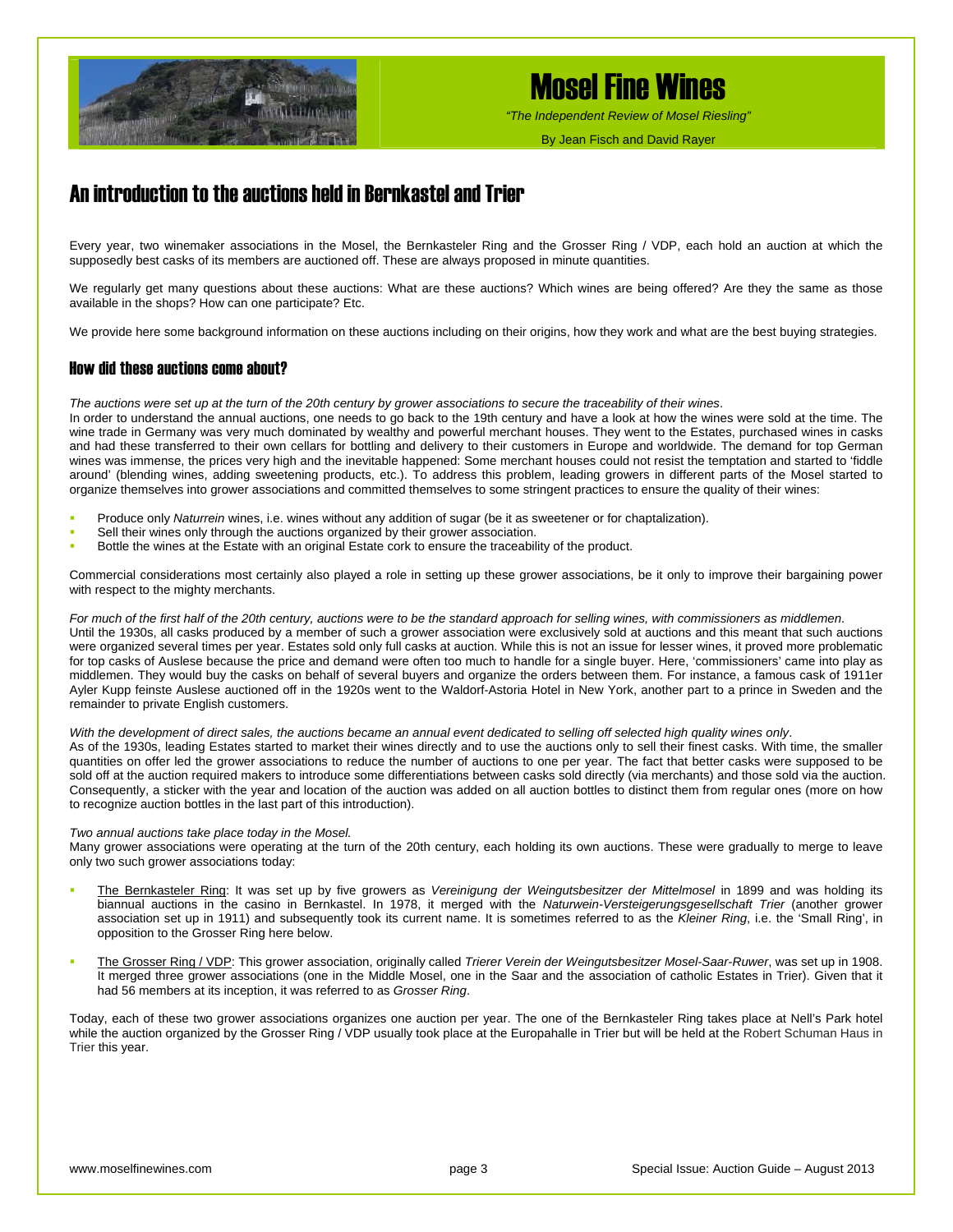

*"The Independent Review of Mosel Riesling"*

By Jean Fisch and David Rayer

### How are the auctions working today?

#### *Auctions are held annually in September.*

They are held once a year on two consecutive days in the second half of September. The Bernkasteler Ring traditionally holds its auction on a Thursday and the Grosser Ring / VDP on the subsequent Friday. In 2013, these auctions will take place on September 19 and 20.

#### *Auctions are open to the public and professionals.*

Both auctions are open to the public with the possibility to taste the wines in the morning. The wines are then auctioned off in the afternoon in a socalled 'wet auction', i.e. the wines are served again while they are being auctioned off (this is not the case of course for some rare old bottles, such as the 1999er Egon Müller Scharzhofberger Riesling Trockenbeerenauslese auctioned off in 2011).

#### *In general, only special casks of the finest wines (not sold via traditional sales channels) are brought to the auctions.*

Still today, the wines that are being sold off remain a major source of confusion, even to the most experienced Mosel wine lovers. In principle, each Estate has the freedom to decide which wine(s) to auction off: A young wine, a mature one, a special cask, etc. The only restriction is that any BA, TBA or Eiswein has to have seen at least two winters (i.e. 2 years old) before going to auction. For the rest, every winemaker has a free hand. In practice however, growers want to bring their best wines to the auctions and the following rules of thumb generally hold true for the Mosel auctions:

- Only special wines from special casks (i.e. with a distinct AP number) are brought to the auctions. These wines are therefore not available via traditional sales channels (although some Estates may offer them ex-cellar at the hammer price after the auction). On an exceptional basis, some Estates may bring unique mature rarities to the auctions (such as the bottle of 1971er Graacher Domprobst Riesling BA sold by the Willi Schaefer Estate in September 2010) that could have been sold via regular channels upon release.
- Any Kabinett, Spätlese or Auslese brought to the auctions is likely to be from the latest vintage (i.e. from the 2012 vintage for the auctions to be held later this year).
- The practice varies more widely what concerns BA, TBA or Eiswein bottlings. Some Estates tend to bring them to the auctions immediately after the minimum two years period (such as for instance Schloss Saarstein this year). Other Estates prefer to let them mature somewhat in their cellars before bringing them to the auctions. For instance, Egon Müller only sold his 1997er Scharzhofberger Riesling TBA and Joh. Jos. Prüm his 1994er Wehlener Sonnenuhr Riesling BA at the auction held in September 2008.
- Most wines are fruity-styled even though an increasing number of producers from the Bernkasteler Ring propose some off-dry (Feinherb) or dry wines as well.

#### *Private individuals as well as professionals can bid at these auctions.*

Technically speaking, only the accredited commissioners are actually allowed to bid at these auctions. However, anyone who wishes to acquire some bottles at these auctions can do so by placing bids with their wine merchant / importer (if they offer this service) or by contacting directly one of the accredited commissioners. Bids are put in the form of '*I want X bottles of wine so-and-so for up to €Y hammer price per bottle*'. After the auctions, the commissioners will contact the successful bidders for payment and shipment. As far as we know, commissioners can ship directly to any resident within the European Union (wine lovers may still choose for easiness to work via a wine merchant / importer to avoid the logistics hassle). For bidders from outside the EU (and in particular in the United States and Canada), particular shipping / importing restrictions may apply and it is advisable to contact a commissioner or your wine merchant / importer to check how this is best organized. We provide here below the links to the lists of accredited commissioners for the two auctions (note that there are some differences between the two lists):

List of commissioners for the [Bernkasteler Ring auction](http://www.bernkasteler-ring.de/images/die_kommissionaere.pdf)<br>
List of commissioners for the [Grosser Ring auction](http://www.vdp.de/de/vdp-weinversteigerungen/kommissionaere)

The end price paid for the wines will be composed of the hammer price, to which one needs to add a commission fee (a few percentage of the hammer price) for the accredited commissioners, shipping costs as well as any import duties and VAT (or sales tax).

### What is the best buying strategy? Should one buy auction wines?

#### *Auction wines represent the pinnacle of Mosel Riesling.*

We have personally been avid buyers of auction wines for many years as these bottlings represent for us the essence of Mosel Riesling greatness. Simply put: Not all auction wines are magical but our greatest Mosel wine memories have nearly all come from auction wines (at least from those Estates that are members of the two grower associations).

#### *Auction wines are not cheap and often sell at a significant premium.*

The quantities of wines brought to the auctions are minute. They can go up to a few hundreds bottles for some Spätlese bottlings but sometimes not exceed 24-36 bottles for rare TBA ones. It is therefore not surprising that these wines can be very, very expensive. The price of a Spätlese or Auslese auction bottling can sometimes be three times that of an equivalent regular bottling. Prices paid for rare TBA can easily exceed €1,000 per bottle and this even before taxes, commissions, etc.!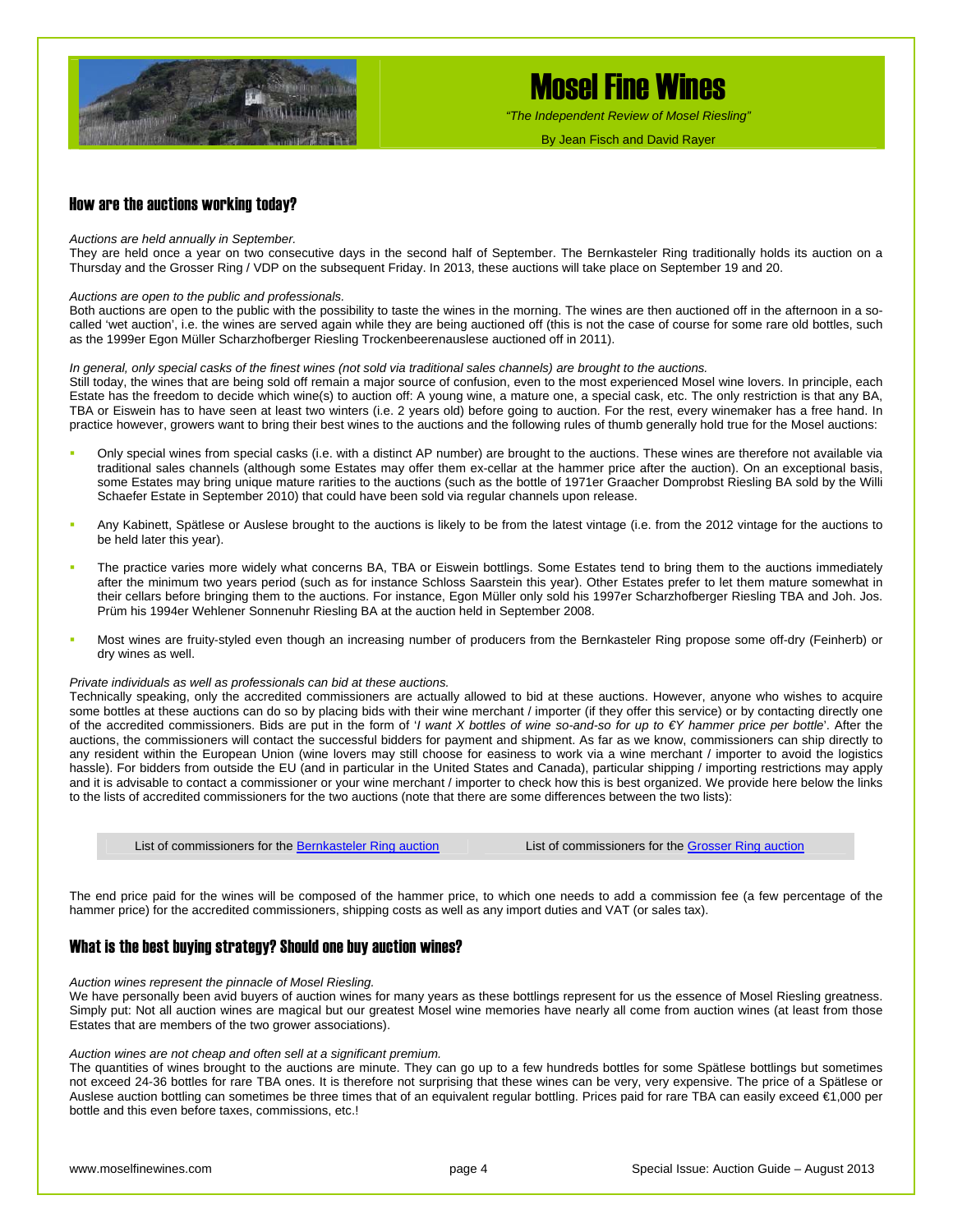

*"The Independent Review of Mosel Riesling"*

By Jean Fisch and David Rayer

*Some relative bargains can however be made, which allow one to get the 'best of Mosel' at reasonable prices.* 

While auction wines are hardly cheap, some of these wines can prove relative bargains. There is no wine that represents a systematic bargain every year but we have witnesses that, at each auction, some bottlings sell for hardly more than regular wines. In 2008 for instance, this was the case for the great 2007er Geltz-Zilliken Saarburger Rausch Auslese. In particular, such relative bargains can be made at the Bernkasteler Ring auction, which seems to get less international exposure and very often offers the opportunity to acquire great wines at reasonable prices. For instance, the delicious 2009er Merkelbach Ürziger Würzgarten Spätlese went for only €8.20 (hammer price) in 2010.

#### *The question of whether the premium and effort of buying at auctions is worth it is therefore a very personal one.*

Anyone who 'only' seeks a good Mosel wines for everyday drinking is probably best served by buying regular (i.e. non-auction) wines from his favorites Estates. However, anyone seriously interested in Mosel Riesling should make the effort to get hold of some of these auction gems. In addition, lovers of BA, TBA and Eiswein often have no choice but to go through the auctions to be able to get their hands on some of the finest examples by the likes of Joh. Jos. Prüm or Egon Müller as these Estates generally only sell these wines through auctions.

*Auction bottles do not necessarily need to be acquired at the auction itself: Some Estates and wine merchants / importers offer them also later.*  While being made in minute quantities, auction wines can be found on the open market. Our experience is that many leading merchants / importers specialized in German wines throughout the world often acquire some auction wines to enhance their catalogue (either immediately or for release after some years). Also, some Estates offer the possibility to acquire their auction wines at the Estate after the auction, usually at or close to the hammer price. Going for this secondary market can therefore be an alternative option to acquire some of these auction wines, and one that does not require the hassle of preparing bids and importing the resulting wines.

#### How do I recognize auction bottlings on the open market?

*In principle, all auction bottles carry a round sticker to distinguish them from regular ones.* 

In order to differentiate them from regular wines, auction bottlings do carry a round sticker, usually stuck to a corner of the label with the indication "auctioned off at the auction held on date [so-and-so]". As an image speaks more than a thousand words, we have attached pictures of recent auction bottles.



*In practice, not all auction bottles do carry a sticker and then only the AP number can help out.* 

In principle, Auction wines should be easy to identify in a shop. In practice though, things may not necessarily be as straightforward as it seems as several Estates offer these wines ex-cellar after the auction (of course at auction prices or higher). Over the years, our experience has been that these auction bottlings do generally not carry any 'auction sticker'. In that case, the only way to know whether a bottle is an auction one is to check the AP numbers.

*AP numbers may be not very consumer friendly but a little effort may allow one to make some bargains.* 

While this may not be very consumer friendly (who keeps track or want to keep track of AP numbers?), it may be worth the effort and can reward one with some nice bargains. Indeed, auction wines do appear now and then on the secondary market. However, as these wines are not widely distributed, their singular value is often not recognized and these wines sell for not much more than their regular equivalent. Savvy Riesling lovers can therefore make some nice bargains… if they can recognize these wines on the open market.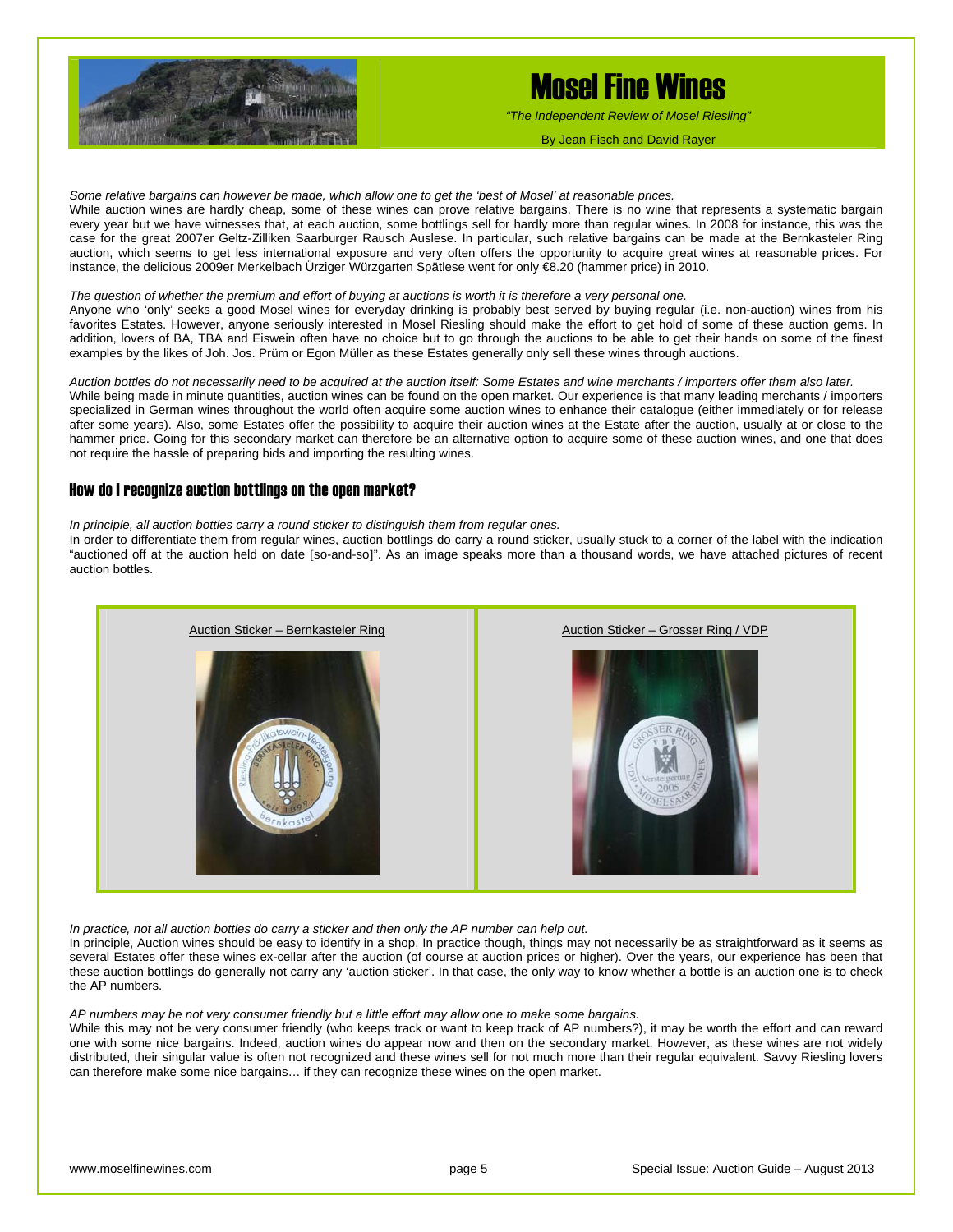

*"The Independent Review of Mosel Riesling"*

By Jean Fisch and David Rayer

## Auctions 2013 : Bernkasteler Ring Wines Guide

### **Overview**

We provide here a review of wines that will be auctioned off by the Bernkasteler Ring on September 19, 2013 and that we can recommend on quality grounds. This includes wines from the following Estates (presented in alphabetic order):

| <b>Bauer</b>                | Mülheim            | Koblenz<br>п<br><b>Rhine</b>                                 |
|-----------------------------|--------------------|--------------------------------------------------------------|
| von Beulwitz                | Mertesdorf         |                                                              |
| <b>Ernst Clüsserath</b>     | <b>Trittenheim</b> | $\mathcal{L}_{\cdot\cdot\cdot, \cdot}$                       |
| <b>Clüsserath-Eifel</b>     | <b>Trittenheim</b> |                                                              |
| <b>Martin Conrad</b>        | Brauneberg         | <b>Mosel</b>                                                 |
| <b>Reinhold Franzen</b>     | <b>Bremm</b>       | Pommern                                                      |
| <b>Leo Fuchs</b>            | Pommern            |                                                              |
| <b>Albert Gessinger</b>     | Zeltingen          | <b>Cochem</b><br>Bremm<br>Zell-Merl                          |
| <b>Kallfelz</b>             | Zell-Merl          |                                                              |
| Karp-Schreiber              | Brauneberg         | Ürzig<br>Graach                                              |
| <b>Kees-Kieren</b>          | Graach             | Zeltingen<br><b>Bernkastel</b><br>Mülheim                    |
| <b>Heribert Kerpen</b>      | Wehlen             | Brauneberg<br>Kesten ●<br>Piesport                           |
| Lehnert-Veit                | Piesport           | Trittenheim<br>Klüsserath<br>Leiwen                          |
| <b>Carl Loewen</b>          | Leiwen / Longuich  | Longuich                                                     |
| <b>Alfred Merkelbach</b>    | Ürzig              | lertesdo                                                     |
| <b>Markus Molitor</b>       | Wehlen             | ■Trier                                                       |
| <b>Paulinshof</b>           | Kesten             |                                                              |
| Dr. Pauly-Bergweiler        | <b>Bernkastel</b>  | Kanzem<br>$\mathcal{S}_{\partial_{\tilde{\mathcal{C}}_{f}}}$ |
| Rebenhof                    | Ürzig              |                                                              |
| <b>FJ Regnery</b>           | Klüsserath         |                                                              |
| <b>Johann Peter Reinert</b> | Kanzem             |                                                              |
| St. Nikolaus-Hospital       | <b>Bernkastel</b>  | 10 km                                                        |
| Werner                      | Leiwen             |                                                              |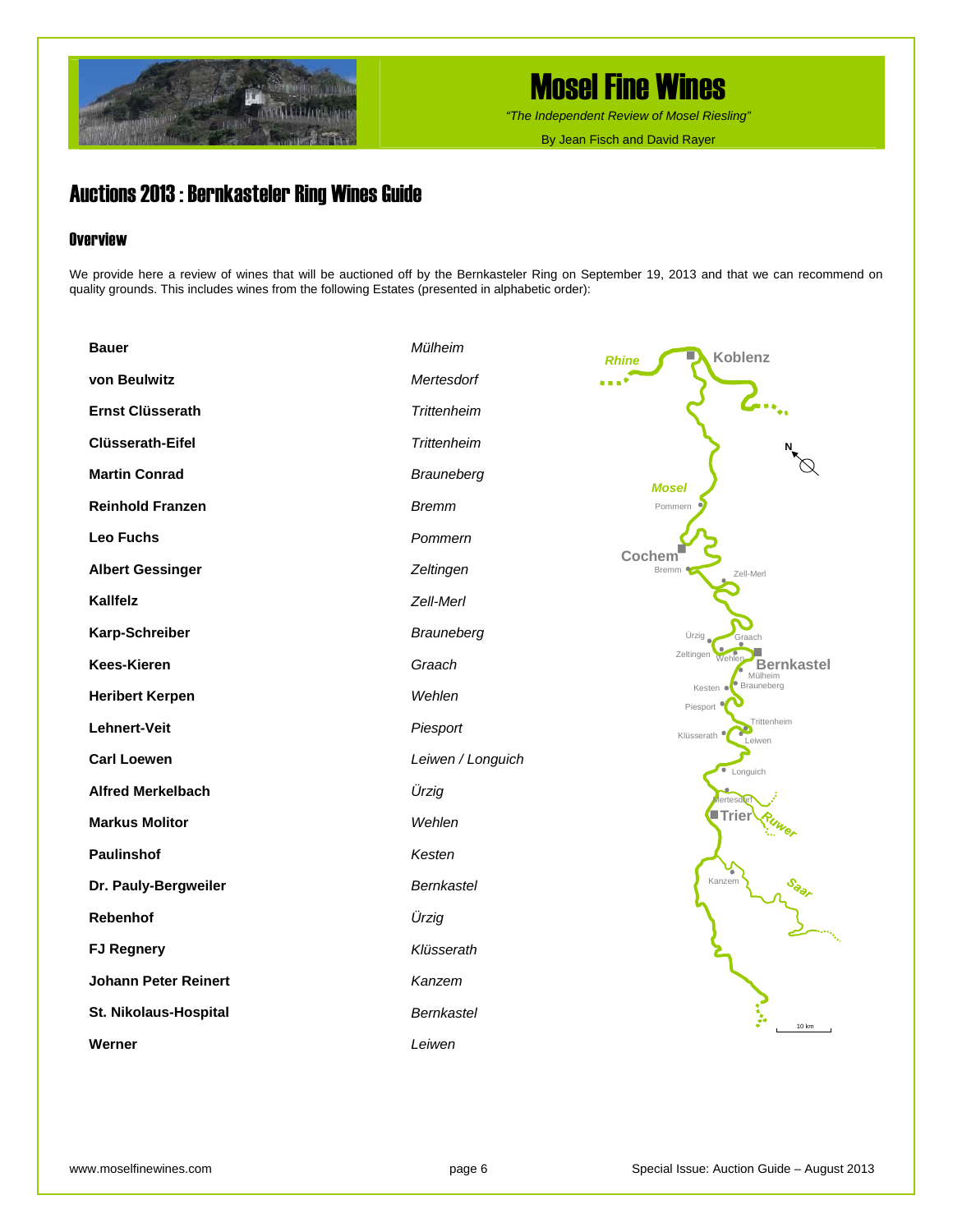

*"The Independent Review of Mosel Riesling"*

By Jean Fisch and David Rayer

### Tasting Notes by Estates

| <b>Weingut Bauer</b> |                                             |       |                |    |
|----------------------|---------------------------------------------|-------|----------------|----|
| 2001er<br>Bauer      | <b>Brauneberger Juffer Riesling Auslese</b> | 23 02 | <b>Auction</b> | 90 |

Already yellow in color, this enjoyable dessert wine delivers Sauternes-like scents of honey, dried fruits, mango, apricot, quince, vanilla and tar. It then offers a smooth, rich and creamy texture with a very attractive medium-long feel on the finish. This is ready now. Now-2016

| 2012er | <b>Bauer</b><br>. | ---<br>Auslese<br>Elisenbera Rieslina<br>ueime"<br>د. ا<br>$\sim$ $\sim$ | Auctior | 89 |
|--------|-------------------|--------------------------------------------------------------------------|---------|----|
|--------|-------------------|--------------------------------------------------------------------------|---------|----|

Some rich but juicy scents of canned yellow peach and pineapple lead to a nicely zesty and sparkling feel on the palate. A touch of alcohol in the background adds power to the mid-palate and the finish. This should be quite enjoyable over the coming few years. Now-2017

|        | <b>Weingut Erben von Beulwitz</b> |                                    |       |         |    |
|--------|-----------------------------------|------------------------------------|-------|---------|----|
|        |                                   |                                    | 01 04 |         |    |
| 2003er | Erben von Beulwitz                | Kaseler Nies'chen Riesling Eiswein |       | Auction | 92 |

Already yellow-orange in color, this complex wine delivers great flavors of almond, hay and marzipan as well as some ripe notes of melon and candied grapefruit. The feeling on the palate is ripe and comforting and the medium-long finish is all about complex and superbly integrated smoothened sweetness. This is now ready to enjoy! Now-2022

| 2012er | Reben<br>Rieslina<br>$-100$<br>Alte<br>cnen'<br>NIAS<br>soanese<br>- -<br>the contract of the contract of the | 08 | шеног | m |
|--------|---------------------------------------------------------------------------------------------------------------|----|-------|---|
|        |                                                                                                               |    |       |   |

This gorgeously light wine offers apple, white peach, mint and spices on the nose which lead to a richer, more quince-driven structure on the palate. The wine has this telltale airy lightness of von Beulwitz wines and leaves a long and spicy feel as well as a light touch of cream and toffee in the after-taste. This gorgeous Spätlese will age effortlessly. 2022-2032

| 2012er | ieulwit: | Feinherb<br>Nies<br>chen<br>Rieslina<br>$\sim$<br>,,,,,,<br>. энапеле<br>-15 | OS.<br>$\sim$ $\sim$ | . | 90 |
|--------|----------|------------------------------------------------------------------------------|----------------------|---|----|
|        |          |                                                                              |                      |   |    |

This starts off with a rich and creamy feel of white peach, citrus and mint which lead to a nicely zesty feel on the palate. The finish is deliciously tart and makes one naturally go for more. This very nicely made wine is fresh and easy. Now-2017

|        | <b>Weingut Ernst Clüsserath</b> |                                               |       |                |    |
|--------|---------------------------------|-----------------------------------------------|-------|----------------|----|
| 1994er | Ernst Clüsserath                | Trittenheimer Apotheke Riesling Beerenauslese | 14 95 | <b>Auction</b> | 93 |

This BA is quite 1976 in style with delicate yet rich flavors of almond, frangipane and dried (apricot) fruits paired with a touch of mango and acacia honey. Contrary to its 1976 counterparts, this BA turns into a quite racy experience on the palate, where the sugar is framed by zesty acidity. This zesty feel carries right through into a long and focused finish. This is fully mature now and quite enjoyable. Now-2019

|        | Weingut Clüsserath-Eifel |                                                              |         |    |
|--------|--------------------------|--------------------------------------------------------------|---------|----|
|        |                          |                                                              |         |    |
| 2012er | Clüsserath-Eifel         | Trittenheimer Apotheke Riesling Fährfels Alte Reben<br>08 13 | Auction | 92 |

This slightly off-dry wine is made from a prime parcel in the Trittenheimer Apotheke planted with over 100 years old un-grafted vines. This delivers a most beautiful nose of spices, white flower and apple on the nose and some refined notes of spices on the palate. The whole thing oozes quality, delicacy and refinement. This gorgeous wine is a worthy successor to the great 2009 version! 2015-2022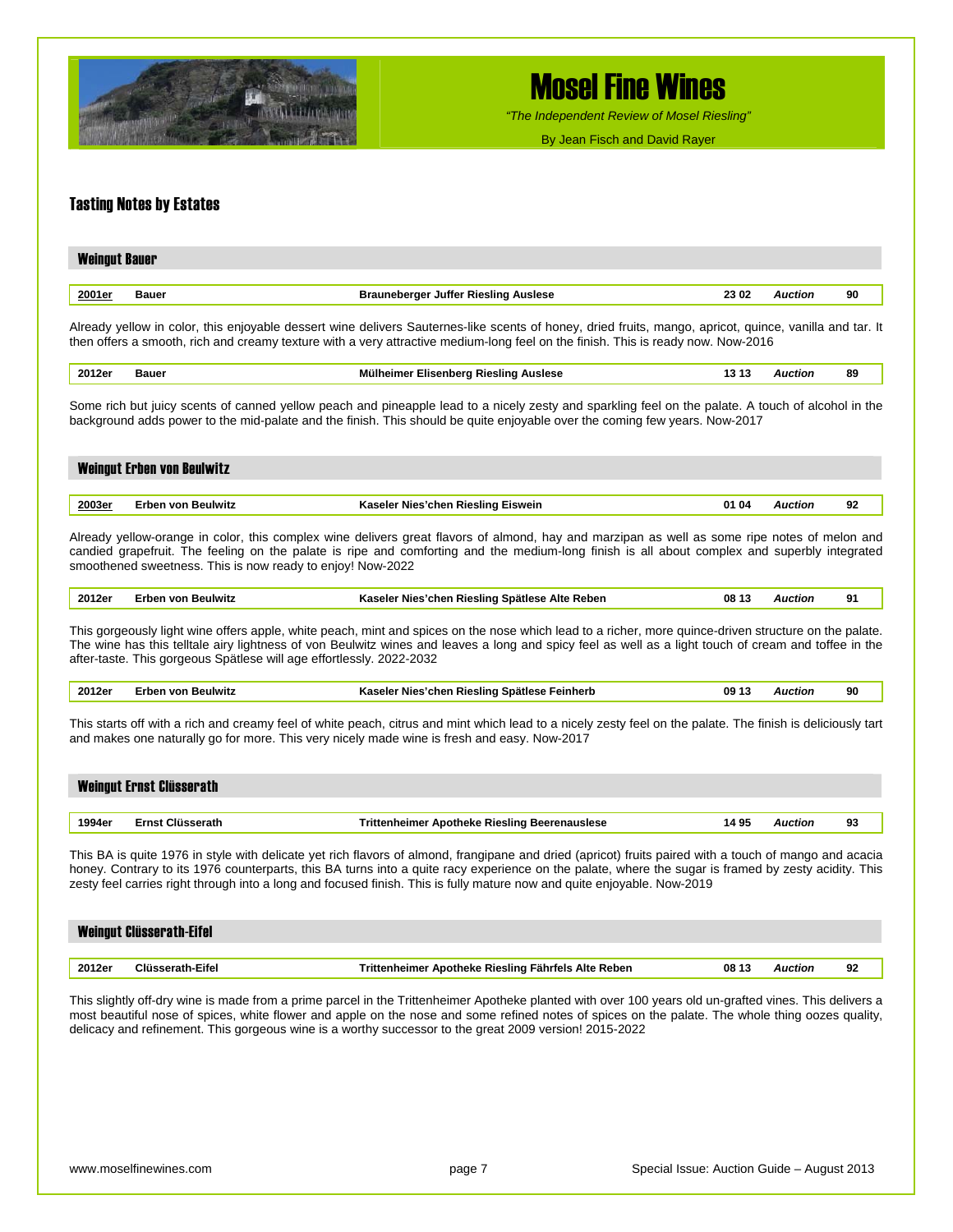

*"The Independent Review of Mosel Riesling"*

By Jean Fisch and David Rayer

| This offers an attractive even if still somewhat subdued nose of slate, herbs, pineapple and banana. This leads to a comparatively full-bodied feel<br>on the palate with quite smoky and peppery scents coming through in the mineral and slightly phenolic finish. This is nicely made in a rather forceful<br>and ostentatious style. Now-2015<br><b>Weingut Martin Conrad</b><br>2007er<br><b>Martin Conrad</b><br><b>Brauneberger Juffer Riesling Feinherb GK</b><br>1708<br><b>Auction</b><br>This is now approaching maturity with some complex scents of pear to which a touch of petrol and caramel bring depth. The feel on the palate is<br>reminiscent of that of a leaner version of a Rheingau and the finish is powerful yet playful. This is quite attractive in its slightly ostentatious and ripe<br>style. Now<br><b>Weingut Reinhold Franzen</b><br><b>Reinhold Franzen</b><br><b>Auction</b><br>2011er<br><b>Bremmer Calmont Riesling GK</b><br>15 12<br>This dry-tasting wine is still quite primary on the nose and offers ripe notes of yellow fruits, quince, vanilla and toffee. It is driven by attractive but<br>very mineral elements on the palate. The finish is all about minerals and spices and will benefit from some bottle age to find its inner balance. But<br>then, this will be quite a nice piece of dry-tasting Riesling to enjoy with food! 2014-2019<br><b>Weingut Leo Fuchs</b><br><b>Leo Fuchs</b><br>2012er<br>Klottener Brauneberg Riesling Auslese Feinherb<br>2013<br><b>Auction</b><br>After some initial reduction, this offers rich scents of apple, cinnamon, peach, banana and rosewater. The wine is very nicely balanced on the palate<br>and leaves a playful feel in the finish, despite the Auslese structure and balance (which includes some honeyed flavors). This is very nice effort.<br>Now-2017<br><b>Weingut Albert Gessinger</b><br>2012er<br><b>Albert Gessinger</b><br>Zeltinger Sonnenuhr Riesling Auslese *** Alte Reben<br>16 13<br><b>Auction</b><br>This offers a highly botrytized nose of almond, yellow fruits, brown sugar and ground spices. There is a great feeling of tension which carries right<br>through to the long and complex finish. This is very nicely made in an Auslese lange GK style. 2022-2037<br><b>Weingut Michael Goerg</b><br>2011er<br><b>Michael Goerg</b><br>Piesporter Domherr Riesling Spätlese Trocken<br>08 12<br><b>Auction</b><br>This somewhat subdued wine offers an attractive profile which includes honey, orchard fruits, floral nuances, grapefruit and spices. The feel on the<br>palate is racy (with a touch of grapefruit) and rather lean but also nicely buffered off by a smooth structure and a medium long finish. This is an<br>attractive nice dry Riesling made in a direct and straightforward style. Now-2016<br><b>Weingut Kallfelz</b><br>Kallfelz<br>2011er<br>Merler Königslay-Terrassen Riesling Beerenauslese<br><b>Auction</b> | 2012er | <b>Clüsserath-Eifel</b> | Trittenheimer Apotheke Riesling 1745 GG | <b>Auction</b> | 88     |
|-----------------------------------------------------------------------------------------------------------------------------------------------------------------------------------------------------------------------------------------------------------------------------------------------------------------------------------------------------------------------------------------------------------------------------------------------------------------------------------------------------------------------------------------------------------------------------------------------------------------------------------------------------------------------------------------------------------------------------------------------------------------------------------------------------------------------------------------------------------------------------------------------------------------------------------------------------------------------------------------------------------------------------------------------------------------------------------------------------------------------------------------------------------------------------------------------------------------------------------------------------------------------------------------------------------------------------------------------------------------------------------------------------------------------------------------------------------------------------------------------------------------------------------------------------------------------------------------------------------------------------------------------------------------------------------------------------------------------------------------------------------------------------------------------------------------------------------------------------------------------------------------------------------------------------------------------------------------------------------------------------------------------------------------------------------------------------------------------------------------------------------------------------------------------------------------------------------------------------------------------------------------------------------------------------------------------------------------------------------------------------------------------------------------------------------------------------------------------------------------------------------------------------------------------------------------------------------------------------------------------------------------------------------------------------------------------------------------------------------------------------------------------------------------------------------------------------------------------------------------------------------------------------------------------------------------------------------------------------|--------|-------------------------|-----------------------------------------|----------------|--------|
|                                                                                                                                                                                                                                                                                                                                                                                                                                                                                                                                                                                                                                                                                                                                                                                                                                                                                                                                                                                                                                                                                                                                                                                                                                                                                                                                                                                                                                                                                                                                                                                                                                                                                                                                                                                                                                                                                                                                                                                                                                                                                                                                                                                                                                                                                                                                                                                                                                                                                                                                                                                                                                                                                                                                                                                                                                                                                                                                                                             |        |                         |                                         |                |        |
|                                                                                                                                                                                                                                                                                                                                                                                                                                                                                                                                                                                                                                                                                                                                                                                                                                                                                                                                                                                                                                                                                                                                                                                                                                                                                                                                                                                                                                                                                                                                                                                                                                                                                                                                                                                                                                                                                                                                                                                                                                                                                                                                                                                                                                                                                                                                                                                                                                                                                                                                                                                                                                                                                                                                                                                                                                                                                                                                                                             |        |                         |                                         |                |        |
|                                                                                                                                                                                                                                                                                                                                                                                                                                                                                                                                                                                                                                                                                                                                                                                                                                                                                                                                                                                                                                                                                                                                                                                                                                                                                                                                                                                                                                                                                                                                                                                                                                                                                                                                                                                                                                                                                                                                                                                                                                                                                                                                                                                                                                                                                                                                                                                                                                                                                                                                                                                                                                                                                                                                                                                                                                                                                                                                                                             |        |                         |                                         |                | 89     |
|                                                                                                                                                                                                                                                                                                                                                                                                                                                                                                                                                                                                                                                                                                                                                                                                                                                                                                                                                                                                                                                                                                                                                                                                                                                                                                                                                                                                                                                                                                                                                                                                                                                                                                                                                                                                                                                                                                                                                                                                                                                                                                                                                                                                                                                                                                                                                                                                                                                                                                                                                                                                                                                                                                                                                                                                                                                                                                                                                                             |        |                         |                                         |                |        |
|                                                                                                                                                                                                                                                                                                                                                                                                                                                                                                                                                                                                                                                                                                                                                                                                                                                                                                                                                                                                                                                                                                                                                                                                                                                                                                                                                                                                                                                                                                                                                                                                                                                                                                                                                                                                                                                                                                                                                                                                                                                                                                                                                                                                                                                                                                                                                                                                                                                                                                                                                                                                                                                                                                                                                                                                                                                                                                                                                                             |        |                         |                                         |                |        |
|                                                                                                                                                                                                                                                                                                                                                                                                                                                                                                                                                                                                                                                                                                                                                                                                                                                                                                                                                                                                                                                                                                                                                                                                                                                                                                                                                                                                                                                                                                                                                                                                                                                                                                                                                                                                                                                                                                                                                                                                                                                                                                                                                                                                                                                                                                                                                                                                                                                                                                                                                                                                                                                                                                                                                                                                                                                                                                                                                                             |        |                         |                                         |                | 89     |
|                                                                                                                                                                                                                                                                                                                                                                                                                                                                                                                                                                                                                                                                                                                                                                                                                                                                                                                                                                                                                                                                                                                                                                                                                                                                                                                                                                                                                                                                                                                                                                                                                                                                                                                                                                                                                                                                                                                                                                                                                                                                                                                                                                                                                                                                                                                                                                                                                                                                                                                                                                                                                                                                                                                                                                                                                                                                                                                                                                             |        |                         |                                         |                |        |
|                                                                                                                                                                                                                                                                                                                                                                                                                                                                                                                                                                                                                                                                                                                                                                                                                                                                                                                                                                                                                                                                                                                                                                                                                                                                                                                                                                                                                                                                                                                                                                                                                                                                                                                                                                                                                                                                                                                                                                                                                                                                                                                                                                                                                                                                                                                                                                                                                                                                                                                                                                                                                                                                                                                                                                                                                                                                                                                                                                             |        |                         |                                         |                |        |
|                                                                                                                                                                                                                                                                                                                                                                                                                                                                                                                                                                                                                                                                                                                                                                                                                                                                                                                                                                                                                                                                                                                                                                                                                                                                                                                                                                                                                                                                                                                                                                                                                                                                                                                                                                                                                                                                                                                                                                                                                                                                                                                                                                                                                                                                                                                                                                                                                                                                                                                                                                                                                                                                                                                                                                                                                                                                                                                                                                             |        |                         |                                         |                | 90     |
|                                                                                                                                                                                                                                                                                                                                                                                                                                                                                                                                                                                                                                                                                                                                                                                                                                                                                                                                                                                                                                                                                                                                                                                                                                                                                                                                                                                                                                                                                                                                                                                                                                                                                                                                                                                                                                                                                                                                                                                                                                                                                                                                                                                                                                                                                                                                                                                                                                                                                                                                                                                                                                                                                                                                                                                                                                                                                                                                                                             |        |                         |                                         |                |        |
|                                                                                                                                                                                                                                                                                                                                                                                                                                                                                                                                                                                                                                                                                                                                                                                                                                                                                                                                                                                                                                                                                                                                                                                                                                                                                                                                                                                                                                                                                                                                                                                                                                                                                                                                                                                                                                                                                                                                                                                                                                                                                                                                                                                                                                                                                                                                                                                                                                                                                                                                                                                                                                                                                                                                                                                                                                                                                                                                                                             |        |                         |                                         |                | 92     |
|                                                                                                                                                                                                                                                                                                                                                                                                                                                                                                                                                                                                                                                                                                                                                                                                                                                                                                                                                                                                                                                                                                                                                                                                                                                                                                                                                                                                                                                                                                                                                                                                                                                                                                                                                                                                                                                                                                                                                                                                                                                                                                                                                                                                                                                                                                                                                                                                                                                                                                                                                                                                                                                                                                                                                                                                                                                                                                                                                                             |        |                         |                                         |                |        |
|                                                                                                                                                                                                                                                                                                                                                                                                                                                                                                                                                                                                                                                                                                                                                                                                                                                                                                                                                                                                                                                                                                                                                                                                                                                                                                                                                                                                                                                                                                                                                                                                                                                                                                                                                                                                                                                                                                                                                                                                                                                                                                                                                                                                                                                                                                                                                                                                                                                                                                                                                                                                                                                                                                                                                                                                                                                                                                                                                                             |        |                         |                                         |                |        |
|                                                                                                                                                                                                                                                                                                                                                                                                                                                                                                                                                                                                                                                                                                                                                                                                                                                                                                                                                                                                                                                                                                                                                                                                                                                                                                                                                                                                                                                                                                                                                                                                                                                                                                                                                                                                                                                                                                                                                                                                                                                                                                                                                                                                                                                                                                                                                                                                                                                                                                                                                                                                                                                                                                                                                                                                                                                                                                                                                                             |        |                         |                                         |                | $87 +$ |
|                                                                                                                                                                                                                                                                                                                                                                                                                                                                                                                                                                                                                                                                                                                                                                                                                                                                                                                                                                                                                                                                                                                                                                                                                                                                                                                                                                                                                                                                                                                                                                                                                                                                                                                                                                                                                                                                                                                                                                                                                                                                                                                                                                                                                                                                                                                                                                                                                                                                                                                                                                                                                                                                                                                                                                                                                                                                                                                                                                             |        |                         |                                         |                |        |
|                                                                                                                                                                                                                                                                                                                                                                                                                                                                                                                                                                                                                                                                                                                                                                                                                                                                                                                                                                                                                                                                                                                                                                                                                                                                                                                                                                                                                                                                                                                                                                                                                                                                                                                                                                                                                                                                                                                                                                                                                                                                                                                                                                                                                                                                                                                                                                                                                                                                                                                                                                                                                                                                                                                                                                                                                                                                                                                                                                             |        |                         |                                         |                |        |
|                                                                                                                                                                                                                                                                                                                                                                                                                                                                                                                                                                                                                                                                                                                                                                                                                                                                                                                                                                                                                                                                                                                                                                                                                                                                                                                                                                                                                                                                                                                                                                                                                                                                                                                                                                                                                                                                                                                                                                                                                                                                                                                                                                                                                                                                                                                                                                                                                                                                                                                                                                                                                                                                                                                                                                                                                                                                                                                                                                             |        |                         |                                         |                | N.A.   |
| Not tasted.                                                                                                                                                                                                                                                                                                                                                                                                                                                                                                                                                                                                                                                                                                                                                                                                                                                                                                                                                                                                                                                                                                                                                                                                                                                                                                                                                                                                                                                                                                                                                                                                                                                                                                                                                                                                                                                                                                                                                                                                                                                                                                                                                                                                                                                                                                                                                                                                                                                                                                                                                                                                                                                                                                                                                                                                                                                                                                                                                                 |        |                         |                                         |                |        |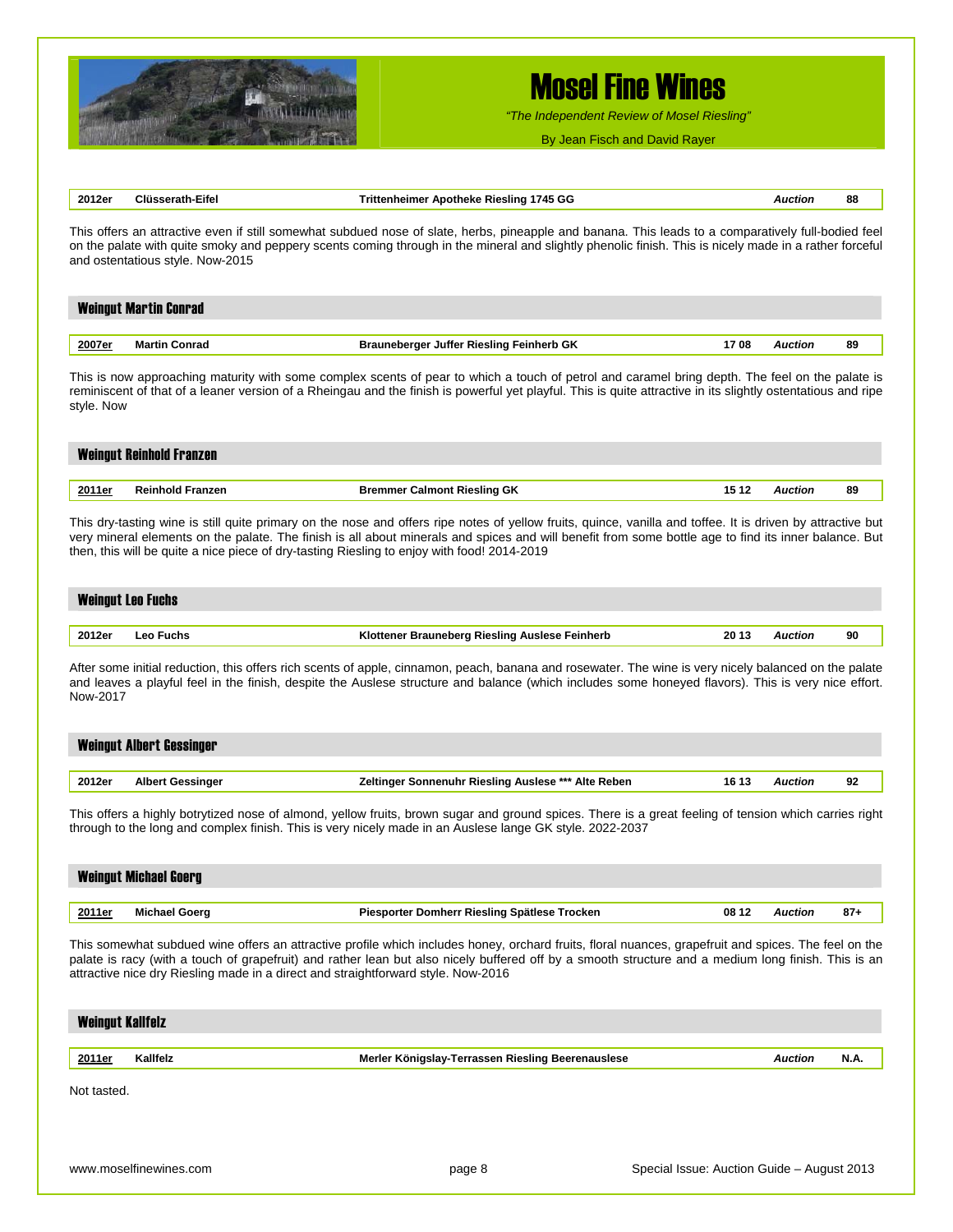

*"The Independent Review of Mosel Riesling"*

By Jean Fisch and David Rayer

## Weingut Kanzlerhof **2012er Kanzlerhof Pölicher Held Riesling Auslese 11 13** *Auction* **90**  This is the virgin wine from a parcel situated in the classic steep-hill part of the Held (i.e. the part situated on the western shore of the Mosel near the Detzemer hill). The wine offers some slightly broad but hearty notes of white peach, almond paste, pear and brown sugar. A catchy touch of strawberry cream comes through on the impeccably balanced palate and carries over into a long and deliciously zesty finish. This is a very nice fruit-driven Auslese. 2022-2037 Weingut Karp-Schreiber **2011er Karp-Schreiber Brauneberger Juffer-Sonnenuhr Riesling Trockenbeerenauslese 12 13** *Auction* **96**  This was harvested with a whopping 215° Oechsle. After a whiff of volatile blows away, this comparatively dark-colored wine is all about complex scents of peach, apricot and almond, paired with a most glorious touch of candied orange and raisin. This stunning TBA, made in the usual slightly oxidative style preferred by the Estate, needs time but will eventually, be the modern-day equivalent of the great 1994 auctioned off a few years ago. This is a terrific wine in the making! 2026-2051 Weingut Kees-Kieren **2012er Kees-Kieren Graacher Domprobst Riesling Auslese \*\*\* 26 13** *Auction* **94**  This offers a most stunning and pure expression of botrytis with a very pure and precise touch of honey, coconut and pineapple. The oiliness is superbly framed, and this adds to the great feel of precision and purity. The finish is long and complex and the aromatics grow in the after-taste. We should draw the attention that this wine is quite marked by sulfur. Those especially sensitive to sulfur should either wait for the maturity window or decant this well in advance if they want to taste it at an early stage. Also, the wine will need a lot of time and patience for it to integrate the noticeable touch of sulfur. But then, this will be a glorious BA-styled wine. 2027-2047 **2012er Kees-Kieren Erdener Treppchen Riesling Kabinett \*\* 19 13** *Auction* **90**  This rich wine offers quite some attractive yet slightly creamy aromatics on the nose but turn to be quite forceful yet playful on the palate. The juicy Auslese in all but in name is marked by sulfur at this early stage, which means that this is one for the long hall and that it will need time to develop its aromatic complexity. 2022-2037 Weingut Heribert Kerpen **2009er Heribert Kerpen Bernkasteler Bratenhöfchen Riesling Eiswein \* 27 10** *Auction* **94**  Harvested with 170° Oechsle at -14°C (7°F) on December 19, this remarkably racy wine delivers gloriously complex flavors of citrus, pineapple, mango, star anise and coconut sorbet. The feel on the palate is also remarkably fresh and easy. This fruit-driven Eiswein will be a pleasure to enjoy with desserts or on its own for many years to come. It will age harmoniously but many may prefer to enjoy these fruit-driven Eiswein on their early fruity side. Now-2024 **2012er Heribert Kerpen Wehlener Sonnenuhr Riesling Spätlese \* 15 13** *Auction* **89**  This offers a rather reduced nose of apple, banana and white flowers yet the feel on the palate is nicely balanced with good zest and salty smoothness in the finish. This will however need quite some time to integrate the noticeable touch of sulfur on the nose. 2022-2032 Weingut Lehnert-Veit **2005er Lehnert-Veit Piesporter Goldtröpfchen Riesling Auslese \*\* 09 06** *Auction* **88**  This opens up to a delicious and enticing nose of mango, apricot, anise and beeswax and delivers these with quite some presence on the palate. The comparatively high level of alcohol (10% by volume) comes slightly through in the finish and adds to the overall rich and firm presence of the wine. Now-2015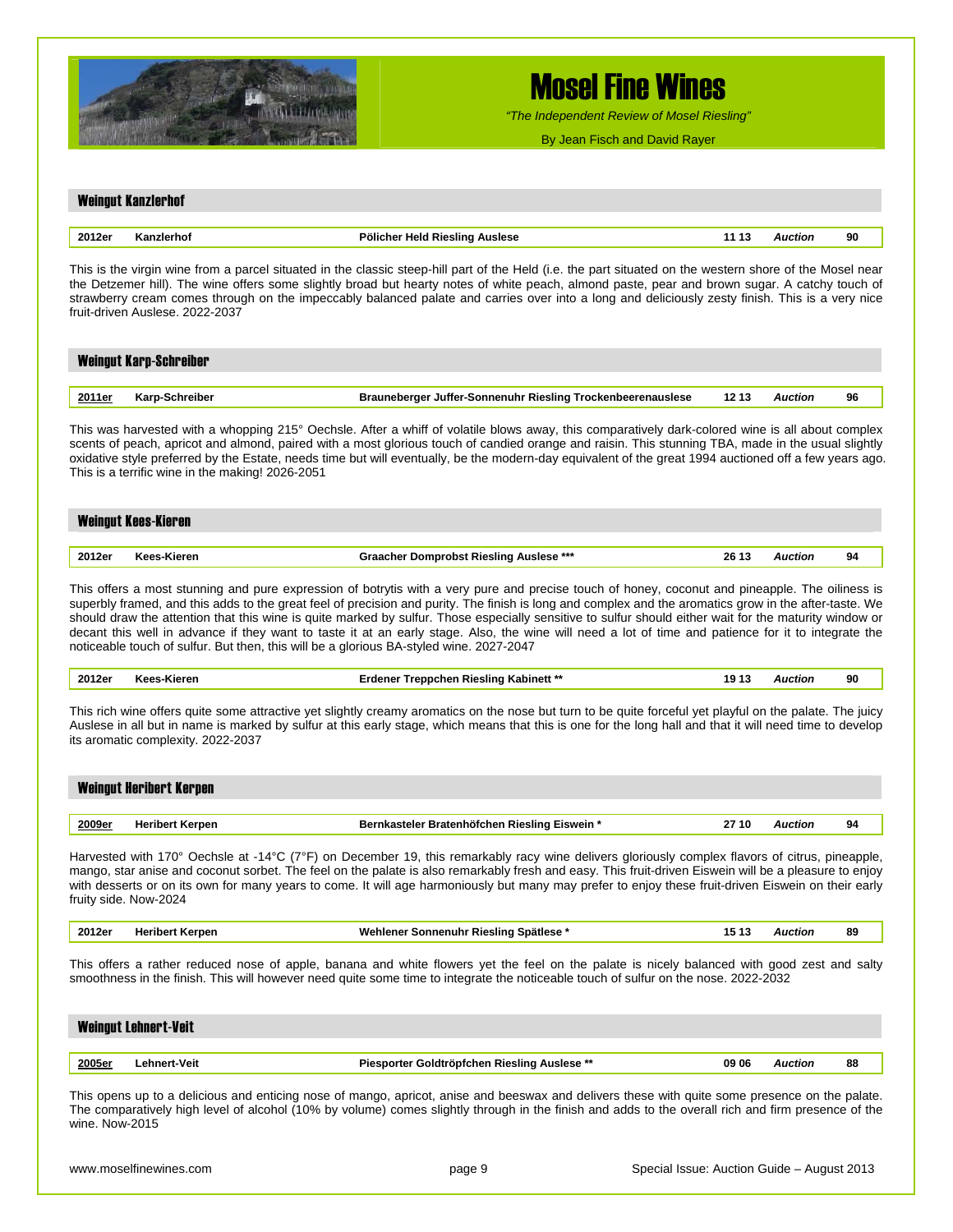

*"The Independent Review of Mosel Riesling"*

By Jean Fisch and David Rayer

## Weingut Carl Loewen **2011er Carl Loewen Longuicher Maximiner Herrenberg Riesling Beerenauslese 18 12** *Auction* **95**  This glorious wine offers a most wonderful fruity, herby and flowery side which is enhanced by some great fruity density from the purest of botrytis. Sweetness still dominates the palate at this stage (as it should!) but the underlying aromatic complexity is just stunning. This will turn into quite a wine at maturity! 2021-2041 Weingut Alfred Merkelbach **2012er Alfred Merkelbach Ürziger Würzgarten Riesling Auslese 13 13** *Auction* **92**  This is Mosel classicism at its best. The wine oozes cassis and other fresh red berry fruits as well as minty herbs. The gorgeously racy feel on the palate is nicely balanced out by a delicate creamy touch which will mature nicely into beeswax with time. This modern-day equivalent of the great Auslese from the 1990s is really hard to resist and we would understand anyone rating this even higher, just on pure "drinkability" grounds! 2022- 2037 **2012er Alfred Merkelbach Ürziger Würzgarten Riesling Spätlese Urglück 17 13** *Auction* **90**  This is made from a prime parcel situated in the heart of the classic part of the Ürziger Würzgarten and still planted with old un-grafted vines trained in single pole. This gorgeous Spätlese delivers hugely attractive scents of cassis, oregano and other herbs as well as a touch of grapefruit. The feel on the palate is delicate and yet incredibly intense. A touch of power comes through in the finish, which would make us opt to enjoy this beauty over the coming years. Now-2022 Weingut Meulenhof **2011er Meulenhof Erdener Treppchen Riesling Auslese \*\*\* 18 12** *Auction* **90**  After a whiff of volatile acidity blows off, this already golden-yellow colored wine delivers some rich and ripe flavors of fruits as well as some honey and a touch of toffee in the after-taste. The wine is nicely made in a slightly forceful style. 2022-2037 **2012er Meulenhof Erdener Prälat Riesling Spätlese 08 13** *Auction* **92**  This offers a most attractive nose of bakery products, some apple and pear but also a hint of mango and yellow prune. The wine is just incredibly playful on the palate where it unfolds a more Auslese-styled complexity. The finish is just plain delicious with this playful and mouth-watering quality which has made the success of this Estate over the years. This is a great "drinking Auslese"! 2022-2037 Weingut Markus Molitor *NB: The Estate does not refer to the style of wine (dry-tasting, off-dry or fruity) on the label but defines this via the capsule color: white for dry, green for off-dry and golden for fruity-styled. In order to avoid any confusion, we add the color of the capsule in parenthesis in the description of each wine for all wines up to Auslese. Readers should be aware that this is neither found on the label nor referred to as such by the Estate internally.*  **2010er Markus Molitor Zeltinger Sonnenuhr Riesling Trockenbeerenauslese \*\*\*** *Auction* **N.A.**

Not tasted.

|  | 2011er | Molito<br>. KULT | ' (Golden<br>Capsule)<br>Sonnenuhr<br><b>Riesling</b><br><b>Auslese</b><br>. . | . .<br>. . | Auction | 96 |
|--|--------|------------------|--------------------------------------------------------------------------------|------------|---------|----|
|--|--------|------------------|--------------------------------------------------------------------------------|------------|---------|----|

This glorious Auslese offers quince, brown sugar, spices, pineapple, cinnamon and apple. It coats the palate with glorious layers of honey and exotic fruits. This BA-styled wine is hugely long and the aromatics in the after-taste are incredibly complex. This little master-piece of a wine will require plenty of bottle age for the noticeable sweetness to recede into the background. But this is a glorious de-facto BA in the making! 2032-2062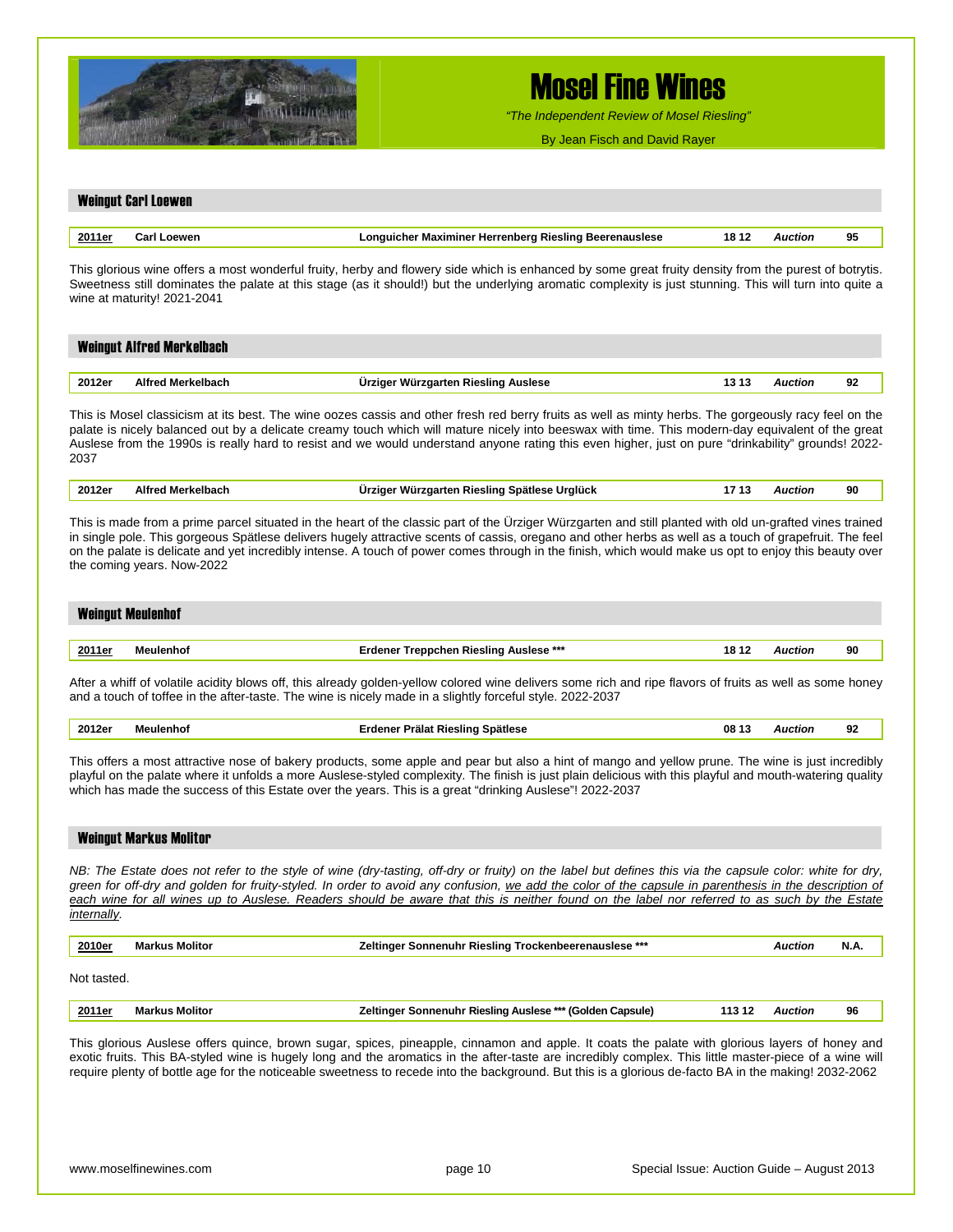

*"The Independent Review of Mosel Riesling"*

By Jean Fisch and David Rayer

| 2011er                                                                                                                                                        | <b>Markus Molitor</b>                                                                                                                       | Zeltinger Sonnenuhr Riesling Spätlese (Golden Capsule)                                                                                                                                                                                                                                                                                                                                                      | 114 12 | <b>Auction</b> | 92   |
|---------------------------------------------------------------------------------------------------------------------------------------------------------------|---------------------------------------------------------------------------------------------------------------------------------------------|-------------------------------------------------------------------------------------------------------------------------------------------------------------------------------------------------------------------------------------------------------------------------------------------------------------------------------------------------------------------------------------------------------------|--------|----------------|------|
|                                                                                                                                                               |                                                                                                                                             | This offers a multi-layered and complex nose of creamy pear, spices and herbs. The wine is rich and smooth on the palate but oozes depth and<br>class. The finish is subtle and superbly well-balanced. This is a gorgeous wine made for the long hall! 2022-2042                                                                                                                                           |        |                |      |
| 2012er                                                                                                                                                        | <b>Markus Molitor</b>                                                                                                                       | Zeltinger Sonnenuhr Riesling Auslese *** (White Capsule)                                                                                                                                                                                                                                                                                                                                                    |        | <b>Auction</b> | N.A. |
| Not tasted.                                                                                                                                                   |                                                                                                                                             |                                                                                                                                                                                                                                                                                                                                                                                                             |        |                |      |
|                                                                                                                                                               | <b>Weingut Paulinshof</b>                                                                                                                   |                                                                                                                                                                                                                                                                                                                                                                                                             |        |                |      |
| 2012er                                                                                                                                                        | <b>Paulinshof</b>                                                                                                                           | Kestener Paulinshofberg Riesling Spätlese Feinherb                                                                                                                                                                                                                                                                                                                                                          | 06 13  | <b>Auction</b> | 89   |
|                                                                                                                                                               |                                                                                                                                             | A complex and rich nose of apple, pear and cumin leads to a round and mouth-coating feel on the palate. A delicious salty and juicy touch comes<br>through in the finish, bringing freshness and a nice playful side to this very nice wine. Now-2018                                                                                                                                                       |        |                |      |
|                                                                                                                                                               | <b>Weingut Dr. Pauly-Bergweiler</b>                                                                                                         |                                                                                                                                                                                                                                                                                                                                                                                                             |        |                |      |
| 2006er                                                                                                                                                        | Dr. Pauly-Bergweiler                                                                                                                        | <b>Bernkasteler Badstube Riesling Beerenauslese</b>                                                                                                                                                                                                                                                                                                                                                         | 49 07  | <b>Auction</b> | 95   |
|                                                                                                                                                               |                                                                                                                                             | This gorgeous BA opens up with some great scents of coconut, pineapple and a hint of laurel. The wine is superbly smooth, precise and multi-<br>layered on the palate, with a great oily touch just intensifying the pleasure. This is still in its infancy as sugar levels are still on the high side. But in a<br>decade or so, this will be a staggering wine to enjoy on a cold winter night! 2021-2036 |        |                |      |
| 2012er                                                                                                                                                        | Dr. Pauly-Bergweiler                                                                                                                        | Bernkasteler alte Badstube am Doctorberg Riesling Spätlese Alte Reben                                                                                                                                                                                                                                                                                                                                       | 21 13  | <b>Auction</b> | 93   |
|                                                                                                                                                               | decade or two. 2022-2037<br><b>Weingut Rebenhof</b>                                                                                         | This stunning effort offers glorious scents of fresh apple, yellow peach, star fruit and dried herbs on the nose (in a style very close to that of Doctor<br>wines in this vintage) and delivers a great a great juicy yet intense feel on the palate. This superb "drinking Auslese" will be a pleasure to enjoy in a                                                                                      |        |                |      |
| 2010er                                                                                                                                                        | Rebenhof                                                                                                                                    | Ürziger Würzgarten Riesling Trockenbeerenauslese                                                                                                                                                                                                                                                                                                                                                            | 20 11  | <b>Auction</b> | 94   |
| 2020-2040                                                                                                                                                     |                                                                                                                                             | Despite the high ripeness and botrytized fruit, this still manages to start off with a telltale touch of cassis and citrus. The wine, made in a very<br>attractive fruit-driven reductive style, delivers a focused yet oily impact on the palate and a great ethereal feel in the long, zesty and focused finish.                                                                                          |        |                |      |
| 2012er                                                                                                                                                        | Rebenhof                                                                                                                                    | Urziger Würzgarten Riesling Auslese Fass 12                                                                                                                                                                                                                                                                                                                                                                 |        | <b>Auction</b> | 92   |
|                                                                                                                                                               |                                                                                                                                             | Bottled under Stelvin screw cap, this gorgeous wine delivers plenty of scents of cassis and strawberry as well as precise flavors of fruits and honey<br>on the palate. The finish is clean, pure and very long. This remarkably linear Auslese should age beautifully well. 2022-2042                                                                                                                      |        |                |      |
|                                                                                                                                                               | <b>Weingut FJ Regnery</b>                                                                                                                   |                                                                                                                                                                                                                                                                                                                                                                                                             |        |                |      |
| 2012er                                                                                                                                                        | <b>FJ Regnery</b>                                                                                                                           | Klüsserather Bruderschaft Riesling Spätlese Feinherb                                                                                                                                                                                                                                                                                                                                                        | 20 13  | <b>Auction</b> | 88   |
| stringent and racy feel on the palate. This needs to be left alone for a year or two for the finish to integrate its current firm tannic structure. But then, | This delicate wine driven by bakery products, rosewater and orange blossom is all about finesse and delicacy. This then gives way to a more |                                                                                                                                                                                                                                                                                                                                                                                                             |        |                |      |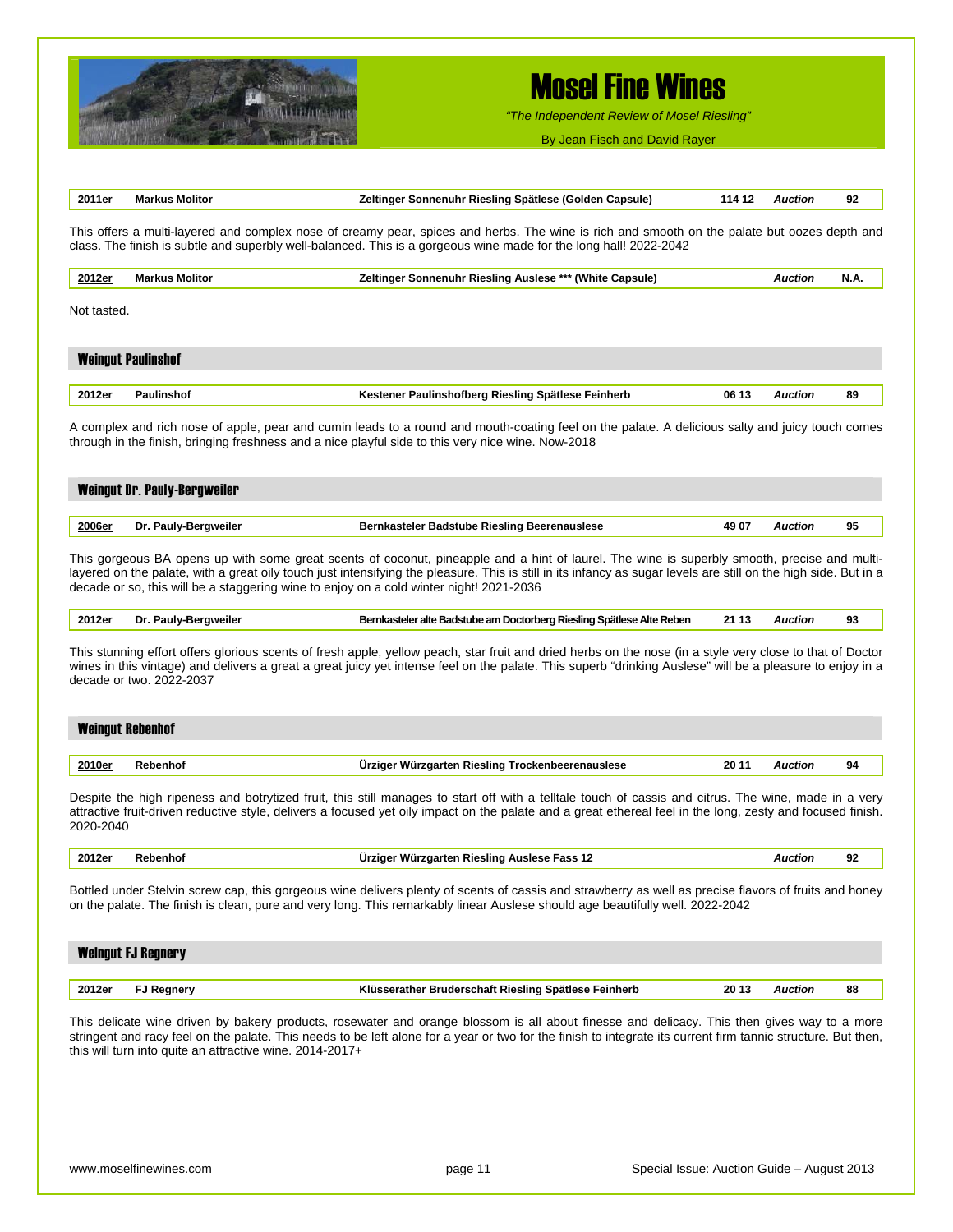

*"The Independent Review of Mosel Riesling"*

By Jean Fisch and David Rayer

#### Weingut Johann Peter Reinert

*NB: All wines by the Estate are bottled under VinoLok, a glass closure system developed by Alcoa which proves quite popular in Germany. As this closure system has no long-term track record yet, we take a prudent (and possibly conservative) view on maturity windows.* 

|  | 2012er | Reiner'<br>cιс | Auslese<br>sıını<br>anna | . . |  | o٥<br>-94 |
|--|--------|----------------|--------------------------|-----|--|-----------|
|--|--------|----------------|--------------------------|-----|--|-----------|

Bottled under VinoLok, this gorgeous Auslese is all about fresh apple, citrus, fresh conference pear and herbs. The wine is well balanced and long on the palate. The finish is just racy and fresh, with a tart side still in need of integration. This should develop nicely for those having the patience to wait. 2017-2027

|        | <b>Weingut Andreas Schmitges</b> |                                                 |       |         |    |  |  |  |  |
|--------|----------------------------------|-------------------------------------------------|-------|---------|----|--|--|--|--|
|        |                                  |                                                 |       |         |    |  |  |  |  |
| 2011er | <b>Andreas Schmitges</b>         | <b>Erdener Treppchen Riesling Beerenauslese</b> | 10 12 | Auction | 92 |  |  |  |  |

Already quite dark in color, this focused and delineated expression of BA is all about fruity intensity (driven by apricot and orange marmalade) and spices. It starts off as quite rich and smooth with candied fruits but the finish is racy and firm. This will please lovers of wines with a lot of tension. 2016-2026

|                                                                                   | Weingut Stiftung St. Nikolaus-Hospital |    |  |  |  |  |  |  |  |
|-----------------------------------------------------------------------------------|----------------------------------------|----|--|--|--|--|--|--|--|
| 2012er<br>St. Nikolaus Hospital<br><b>Wehlener Sonnenuhr Riesling Auslese ***</b> | Auction                                | 91 |  |  |  |  |  |  |  |

Golden-yellow on color, this offers a very attractive nose of yellow peach and a flowery scent of apricot. A remarkably zesty and racy side gives it a nice "Eiswein-Auslese" style which brings freshness to the rich aromatics. This is a gorgeous effort which should age nicely. 2022-2037

| <b>Weingut Werner</b> |        |                                                         |                |       |
|-----------------------|--------|---------------------------------------------------------|----------------|-------|
|                       |        |                                                         |                |       |
| 2012er                | Werner | <b>Trittenheimer Apotheke Riesling Auslese</b><br>14 13 | <b>Auction</b> | $87+$ |

This bright-colored was made from fruit harvested at 114° Oechsle in a prime un-grafted parcel situated above the bridge of Trittenheim planted with un-grafted vines in 1930. It offers a subdued and initially quite reduced nose of banana, white flowers and green herbs and some rich and spicy fruits on the palate. The wine is quite firm on the palate, with a touch of earthy spices coming through in the medium long finish. 2018-2027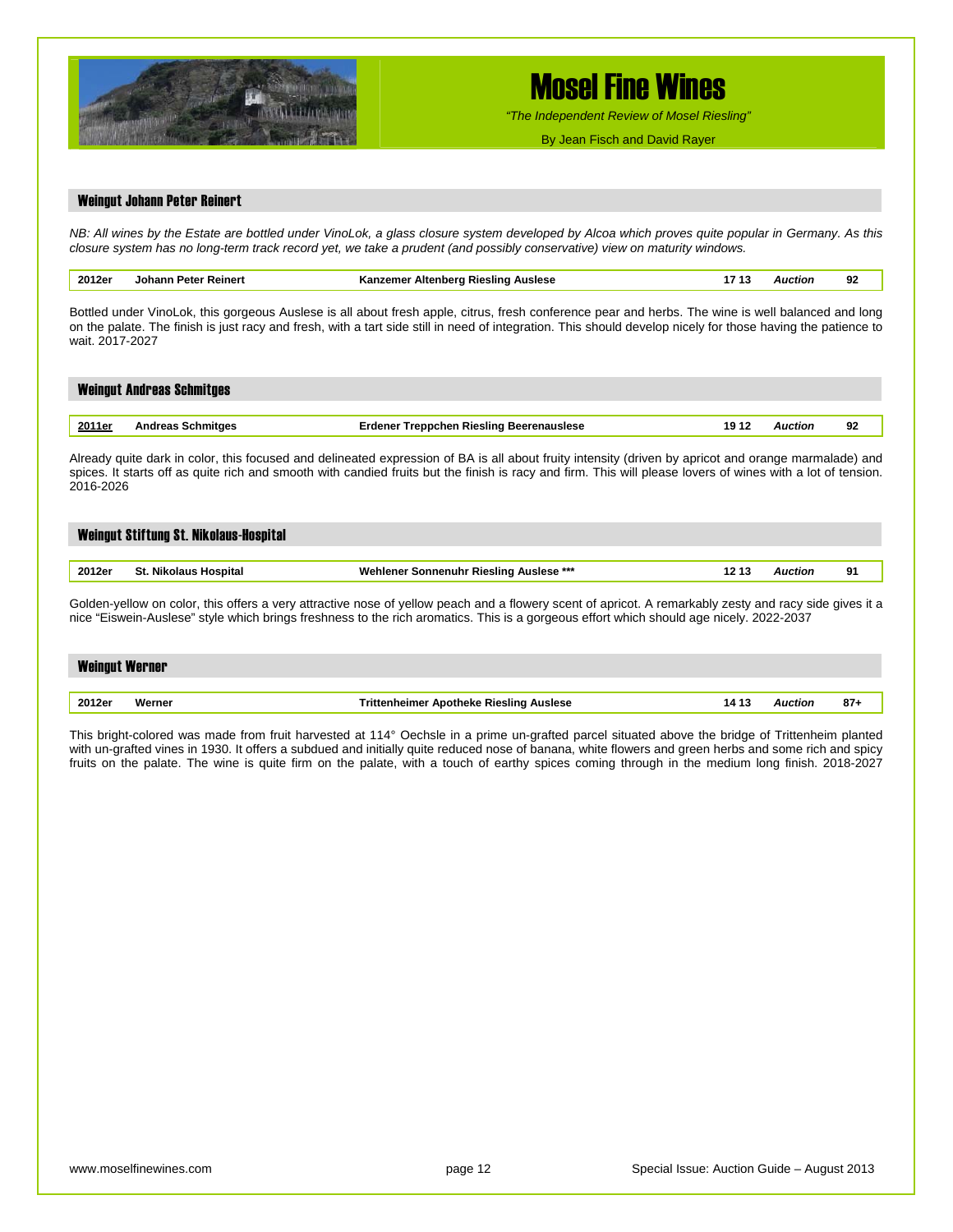

*"The Independent Review of Mosel Riesling"*

By Jean Fisch and David Rayer

*Rhine*

## Auction 2013 : Grosser Ring / VDP Wines Guide

### **Overview**

We provide here a review of wines that will be auctioned off by the Grosser Ring / VDP on September 20, 2013 and that we can recommend on quality grounds. This includes wines from the following Estates (presented in alphabetic order):

|                                      |                   | <b>Mosel</b>        |
|--------------------------------------|-------------------|---------------------|
| Le Gallais                           | Kanzem            |                     |
| Geltz-Zilliken                       | Saarburg          | Cochem              |
| <b>Fritz Haag</b>                    | Brauneberg        |                     |
| von Hövel                            | <b>Oberemmel</b>  |                     |
| Karthäuserhof                        | Trier-Eitelsbach  |                     |
| <b>Peter Lauer</b>                   | Ayl               | Lieser              |
| <b>Schloss Lieser</b>                | Lieser            |                     |
| Dr. Loosen                           | <b>Bernkastel</b> |                     |
| Egon Müller                          | Wiltingen         |                     |
| Joh. Jos. Prüm                       | Wehlen            | Trier-Eite          |
| <b>Schloss Saarstein</b>             | Serrig            | $\blacksquare$ Trie |
| Willi Schaefer                       | Graach            |                     |
| Wwe Dr. H. Thanisch - Erben Thanisch | <b>Bernkastel</b> | Kanzem<br>Ayl       |
|                                      |                   | Saarb               |



**Koblenz**

R

**N**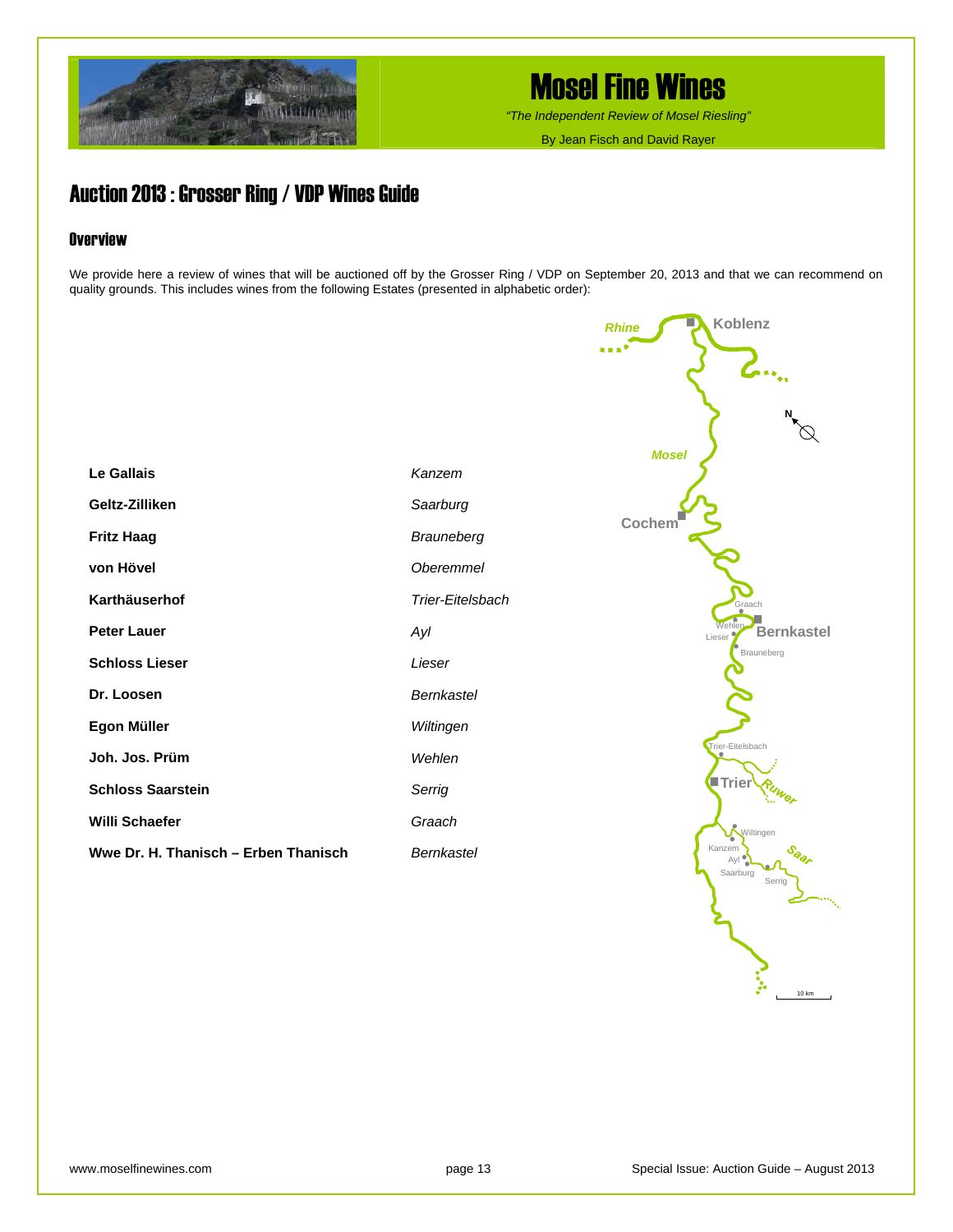

*"The Independent Review of Mosel Riesling"*

By Jean Fisch and David Rayer

### Tasting Notes by Estates

| <b>Weingut Le Gallais</b> |            |                                           |       |                |    |  |  |
|---------------------------|------------|-------------------------------------------|-------|----------------|----|--|--|
|                           |            |                                           |       |                |    |  |  |
| 2012er                    | Le Gallais | Wiltinger braune Kupp Riesling Auslese GK | 09 13 | <b>Auction</b> | 94 |  |  |

This offers a most complex nose of raspberry, cassis and pineapple on the nose which leads to a superbly balanced and creamy feel on the palate. The finish is long and delicate and leaves an ethereal feel of flowers, honey and coconut in the after-taste. 2022-2042

| Weingut Geltz-Zilliken |                |                                     |       |         |    |  |  |
|------------------------|----------------|-------------------------------------|-------|---------|----|--|--|
|                        |                |                                     |       |         |    |  |  |
| 2012er                 | Geltz-Zilliken | Saarburger Rausch Riesling Spätlese | 02 13 | Auction | 94 |  |  |

This offers the telltale pure gorgeous flavors of Rausch in which one finds back juicy white fruits, some fresh herbs, a hint of cream. What sets this apart is the most incredible presence on the palate, which, despite the intensity, is all about precision, purity and elegance. This is a huge success made along the lines of the great Auction Spätlese / Auslese from the 1990s. 2022-2042

| <b>Weingut Fritz Haag</b> |                   |                                                            |         |    |  |  |
|---------------------------|-------------------|------------------------------------------------------------|---------|----|--|--|
| 2012er                    | <b>Fritz Haag</b> | Brauneberger Juffer-Sonnenuhr Riesling Auslese GK<br>13 13 | Auction | 98 |  |  |
|                           |                   |                                                            |         |    |  |  |

This show-stopper of a wine just delivers a most incredible clean and pure and delicate nose of fresh herbs, pineapple and coconut. The feel on the palate is just out of this world, packed with delicate and juicy flavors and yet airy and restrained. The finish is pure, multi-dimensional and deep and yet also just very clean and pure. This is a stunning wine in the making in the line of its great pendant from the 1990s! 2027-2047

| 2012er | Haad<br>1 I L | Brauneberger Juffer-Sonnenuhr Riesling Spätlese | 141<br>ா | Auction | 94 |
|--------|---------------|-------------------------------------------------|----------|---------|----|
|        |               |                                                 |          |         |    |

This gorgeous wine is driven by deliciously juicy yellow fruits, cassis and the telltale touch of whipped cream on the nose. The feel on the palate is quite rich, making it really an Auslese but one which remains stunningly easy to drink. This is very Fritz Haag in style on the palate, with the telltale racy and delineated feel which leads to a beautifully ethereal and flowery feel in the finish. 2022-2037

|        | Weingut Karthäuserhof |                                                                     |                |    |
|--------|-----------------------|---------------------------------------------------------------------|----------------|----|
|        |                       |                                                                     |                |    |
| 2009er | Karthäuserhof         | Eitelsbacher Karthäuserhofberg Riesling Trockenbeerenauslese Nr. 51 | <b>Auction</b> | 97 |

Harvested at just under 170° Oechsle, this offers truly magnificent scents of juicy yellow fruits (driven by peach and pineapple) and blended into some more almond-driven bakery products. The underlying aromatic complexity is just mind-blowing. The high level of residual sugar makes the wine seem one-dimensional at this stage but make no mistake, this will turn into a legendary TBA in a few decades' times. This stunner is one for the furthest part of the cellar. 2029-2069

| 2007e | rno<br>. | ∵Eiswein Nr. .<br>r Karthäuserhofberg Riesling E<br>Eifelsbacher<br>. | -ти<br>. | 96 |
|-------|----------|-----------------------------------------------------------------------|----------|----|
|       |          |                                                                       |          |    |

This offers a stunning nose of beeswax, spices, quince, pear liquor and some fresher scents of mango and other exotic fruits. The wine is impeccably well balanced on the palate, with a very playful interplay between a subtle acidity and some salty sweetness. This all leads to a beautifully long and intense finish. This is a great ostentatious Eiswein in the making! 2017-2032

| 2012er | ъo | Auslese Nr.<br>. ^^^^ Kieslina Ausles<br><i>r</i> thauserhothero<br>$\overline{ }$<br>63.ZU | uction | ΩБ.<br>-- |
|--------|----|---------------------------------------------------------------------------------------------|--------|-----------|
|--------|----|---------------------------------------------------------------------------------------------|--------|-----------|

This shines through incredibly pure and racy scents of pink grapefruit, white peach, anise, some mango as well as a flowery touch of spearmint. The feel of the wine on the palate is stunningly racy, intense yet also incredibly delicate and complex. The finish is all about purity, zest, and mouthwatering saltiness. The sweetness is already remarkably well integrated, which increases immediate pleasure but requires one to keep a close eye on the evolution (to make sure that the acidity mellows away accordingly). 2020-2027+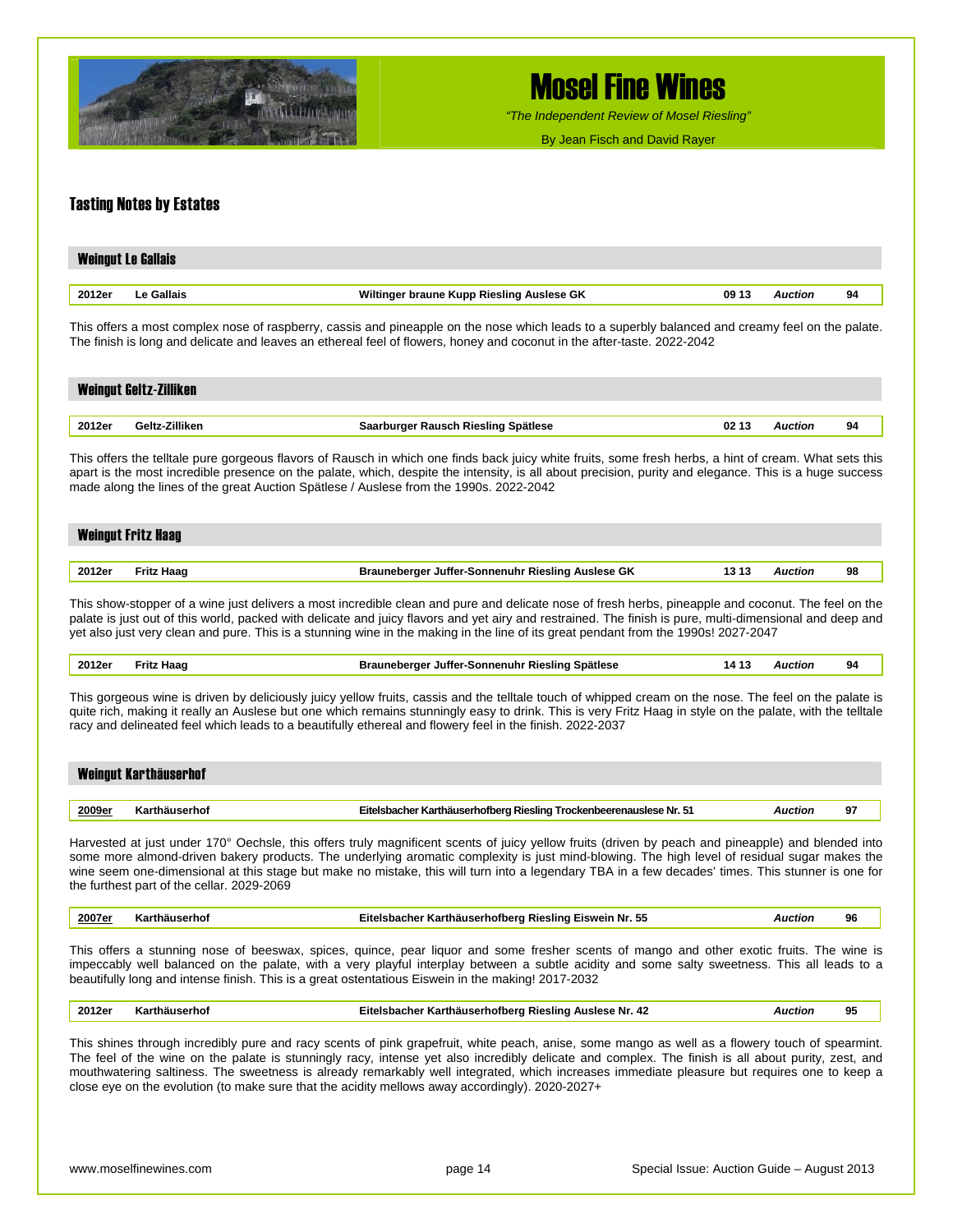

*"The Independent Review of Mosel Riesling"*

By Jean Fisch and David Rayer

| 2012er | <b>Peter Lauer</b>            | Ayler Kupp Riesling Spätlese Fass 23                                                                                                                                                                                                                                                                                                                                                                                                                                                                                                                              |       | <b>Auction</b>                                                                                                                                          | 93        |
|--------|-------------------------------|-------------------------------------------------------------------------------------------------------------------------------------------------------------------------------------------------------------------------------------------------------------------------------------------------------------------------------------------------------------------------------------------------------------------------------------------------------------------------------------------------------------------------------------------------------------------|-------|---------------------------------------------------------------------------------------------------------------------------------------------------------|-----------|
|        |                               | This is the result of a painstaking selection of clean golden-yellow berries from the prime part of the Ayler Kupp (around the original Kupp, i.e. the<br>front part of the hill) harvested at the end of October after the frost. The wine offers a great floral nose in which scents of yellow and white fruits and<br>a hint of coconut bring a great juicy side. The wine is gorgeously racy on the palate and the finish is precise, complex and multi-layered. This is a<br>gorgeous effort which is at the same time lively, floral and intense. 2027-2042 |       |                                                                                                                                                         |           |
|        | <b>Weingut Schloss Lieser</b> |                                                                                                                                                                                                                                                                                                                                                                                                                                                                                                                                                                   |       |                                                                                                                                                         |           |
| 2012er | <b>Schloss Lieser</b>         | Brauneberger Juffer-Sonnenuhr Riesling Auslese GK                                                                                                                                                                                                                                                                                                                                                                                                                                                                                                                 | 16 13 | <b>Auction</b>                                                                                                                                          | 95        |
|        |                               | This subdued effort offers a great light of white peach, some pineapple and star fruit as well as a great touch of flower of apricot tree. A powerful yet<br>juicy feel on the palate leads to a long and zesty finish, which then leaves juicy scents of spices and herbs in the after-taste. 2027-2047                                                                                                                                                                                                                                                          |       |                                                                                                                                                         |           |
| 2012er | <b>Schloss Lieser</b>         | Brauneberger Juffer-Sonnenuhr Riesling Spätlese                                                                                                                                                                                                                                                                                                                                                                                                                                                                                                                   | 15 13 | <b>Auction</b>                                                                                                                                          | 94        |
|        | <b>Weingut Dr. Loosen</b>     | This offers a huge and hard-to-resist nose of cassis and herbs. Far from being over-powering, this then delivers the great playful feel of apple, zest<br>and juicy peach of a "drinking Auslese" on the palate. The finish is very long and deliciously spicy and racy. 2022-2037                                                                                                                                                                                                                                                                                |       |                                                                                                                                                         |           |
|        |                               |                                                                                                                                                                                                                                                                                                                                                                                                                                                                                                                                                                   |       |                                                                                                                                                         |           |
| 2012er | Dr. Loosen                    | Erdener Prälat Riesling Auslese lange GK                                                                                                                                                                                                                                                                                                                                                                                                                                                                                                                          |       | <b>Auction</b>                                                                                                                                          | $(95-98)$ |
|        |                               | This looks like a grandiose effort from this Estate. The wine offers a great rich nose of almond, peach and brown sugar. A great feel of acidity cuts<br>through the BA-richness on the palate and gives the wine a great drinking side. This is a great wine in the making! 2022-2037                                                                                                                                                                                                                                                                            |       |                                                                                                                                                         |           |
| 2012er | Dr. Loosen                    | Ürziger Würzgarten Riesling Spätlese GK                                                                                                                                                                                                                                                                                                                                                                                                                                                                                                                           |       | <b>Auction</b>                                                                                                                                          | $(92-94)$ |
|        |                               | This rich Auslese-styled wine offers spicy notes of cassis and grapefruit to which more honeyed flavors are added onto the palate. The wine is<br>really Auslese GK in style but, as such, a terrific wine. It will need time though. 2022-2037                                                                                                                                                                                                                                                                                                                   |       |                                                                                                                                                         |           |
|        | Weingut Egon Müller           |                                                                                                                                                                                                                                                                                                                                                                                                                                                                                                                                                                   |       |                                                                                                                                                         |           |
| 2012er | Egon Müller                   | Scharzhofberger Riesling Auslese GK                                                                                                                                                                                                                                                                                                                                                                                                                                                                                                                               | 10 13 | <b>Auction</b>                                                                                                                                          | 96        |
|        | simply staggering. 2027-2052  | This offers a huge and complex nose of coconut, pineapple, raisin and apricot which leads to a multi-layered and delicately honeyed structure<br>delivered with BA oiliness and intensity on the palate. The finish is still on the sweet side but the aromatic freshness and depth in the after-taste are                                                                                                                                                                                                                                                        |       |                                                                                                                                                         |           |
| 2012er | Egon Müller                   | Scharzhofberger Riesling Spätlese Alte Reben                                                                                                                                                                                                                                                                                                                                                                                                                                                                                                                      | 0713  | Auction                                                                                                                                                 | 94        |
|        |                               | This is all about white peach, apple and white flowers on the nose, which lead to a delicate touch of pear and cream on the palate. The finish is just<br>incredibly pure and elegant. This is a gorgeously intense wine made in the old "clean Auslese" style. 2022-2042                                                                                                                                                                                                                                                                                         |       |                                                                                                                                                         |           |
|        | Egon Müller                   | Scharzhofberger Riesling Kabinett Alte Reben                                                                                                                                                                                                                                                                                                                                                                                                                                                                                                                      | 04 13 | Auction                                                                                                                                                 | $93+$     |
| 2012er |                               | This marvelously fresh wine offers stunning scents of cassis, white minerals and white mint which slowly lead to a more white peach and grapefruit                                                                                                                                                                                                                                                                                                                                                                                                                |       | base on the palate. A most succulent zesty acidity brings tension and the delicious salty feel in the finish just adds a superb concluding touch to the |           |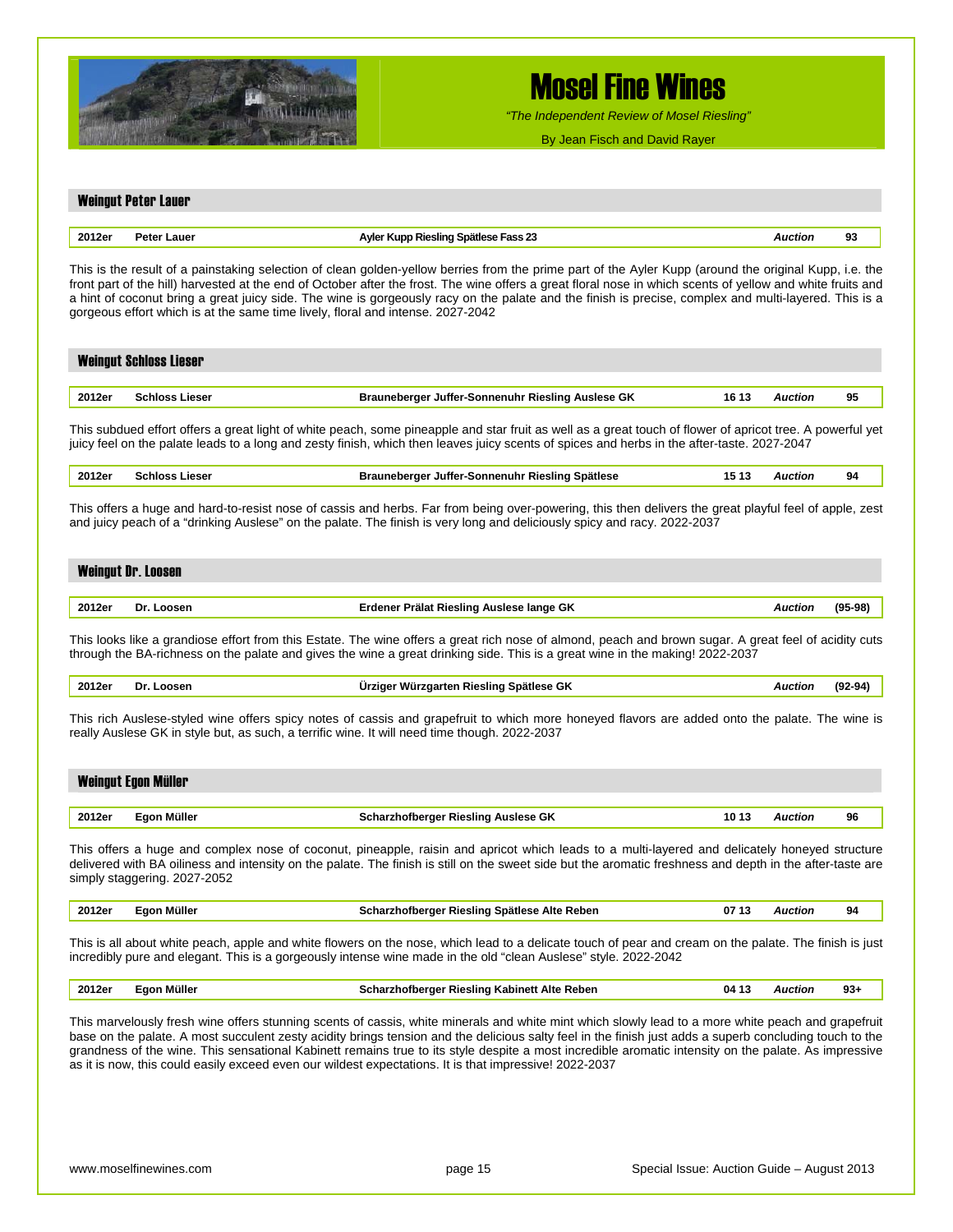

Weingut Joh. Jos. Prüm

## Mosel Fine Wines

*"The Independent Review of Mosel Riesling"*

By Jean Fisch and David Rayer

## **2012er Joh. Jos. Prüm Graacher Himmelreich Riesling Auslese GK** *Auction* **(92-95)** This spicy wine is driven by subdued scents of yellow fruits, white peach, apple, kiwi and ground spices. The impact of botrytis is quite marked on the palate, where scents of apricot dominate the aromatics and gives it a surprising sense of richness. The finish turns however again to a more airy style. 2027-2042 **2012er Joh. Jos. Prüm Wehlener Sonnenuhr Riesling Auslese** *Auction* **(93-96)** This gorgeous wine is driven by fresh scents of apple, flowers and white and yellow peach. The feel on the palate is delicately rich but very clean and elegant and this leads to a gloriously mouth-watering finish. This will need time to find its balance, even if the zesty acidity makes it quite approachable now. 2027-2042 **2012er Joh. Jos. Prüm Wehlener Sonnenuhr Riesling Spätlese** *Auction* **(94-97)** This stunningly well balanced Spätlese is all about cassis, white peach and light flowery scents on the nose. The feel on the palate is airy, racy and delicately fresh and juicy, without any undue richness. This is a stunning Spätlese in the making, in this juicy and racy yet light style we feel not seen here since the glorious 2002 or 2001. This is a grandiose Spätlese! 2022-2042 Weingut Schloss Saarstein **2011er Schloss Saarstein Serriger Schloss Saarsteiner Riesling Beerenauslese 13 12** *Auction* **93**  A whiff of volatile acidity quickly gives way to a great and juicy nose of yellow fruits, date and spices. The wine is remarkably well balanced on the palate, where the baroque side of dried fruits and fine spices is nicely framed by an oily zesty structure. The finish is elegant and subtly racy. This is a gorgeous BA in the making. 2026-2041 Weingut Willi Schaefer **2012er Willi Schaefer Graacher Domprobst Riesling Auslese 01 13** *Auction* **95**  The fact that this wine is made with a comparably low percentage of botrytis is immediately apparent on the aromatics, which are driven by fresh and elegant scents of yellow fruits, apple, spices and smoke. They lead to a most wonderfully delicate and tactile feel on the palate, where more fresh fruits come through. The finish is most wonderfully zesty, with its creamy side nicely balanced out by grapefruit. This gorgeous and utterly drinkable Auslese will please lovers of classical Schaefer Auslese wines! 2022-2042 **2012er Willi Schaefer Graacher Domprobst Riesling Spätlese 13 13** *Auction* **94**  This juicy wine is all about complex yellow fruits, herbs and smoky slate. Some great zesty acidity brings freshness to the deep multi-layered feel on the palate of this deliciously playful and not overly sweet wine. The finish is just crisp yet very long, making it an utterly drinkable in a light Auslesestyle. 2022-2037 Weingut Wwe Dr. H. Thanisch – Erben Thanisch **2012er Wwe Dr. H. Thanisch – Erben Thanisch Berncasteler Doctor Riesling Spätlese 05 13** *Auction* **92+**  This backward wine is driven by comparatively ripe and rich scents of brown spices, yellow orchard and exotic fruits as well as a hint of laurel in the finish. The wine is smooth and intense on the palate and offers some great power. However, as so often with young Doctor wines, this comes over as slightly bulky at this stage but, as this goes away with bottle age (one of the miracles of the Doctor), we would urge to give these bottles time to rest. Lovers of doctors will have to have own this gorgeous wine. 2027-2042

**2012er Joh. Jos. Prüm Wehlener Sonnenuhr Riesling Auslese lange GK** *Auction* **(95-98)**

This offers a most elegant yet intensely creamy nose of peach, coconut, mint and whipped cream. The wine is quite oily on the palate but the zesty

acidity brings energy and freshness to this incredible aromatics intensity. This is a great effort in the making! 2032-2052